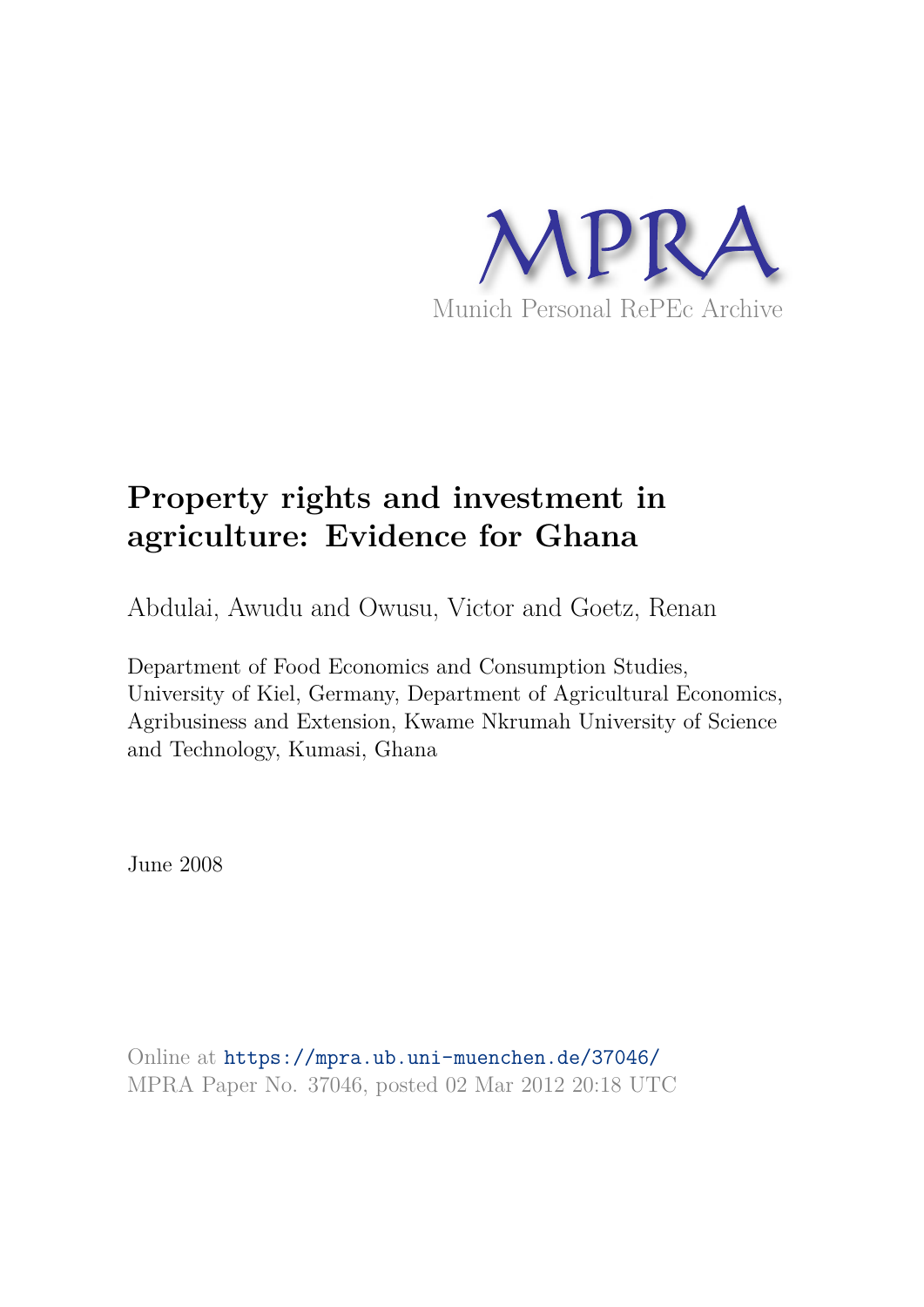# **Property Rights and Investment in Agriculture: Evidence for Ghana**

Awudu Abdulai, Victor Owusu and Renan Goetz .

June 2008

Corresponding author Awudu Abdulai Department of Food Economics and Consumption Studies University of Kiel Olshausenstrasse 40, 24118 Kiel, Germany Tel: +49-431-880 4426; Fax: +49-(0)431-880-7308 Email: aabdula@food-econ.uni-kiel.de

The authors acknowledge the financial support from the German Research Foundation. Useful comments by Kees Burger, Jan Willem Gunning and K. Yerfi Fosu contributed in enhancing this article.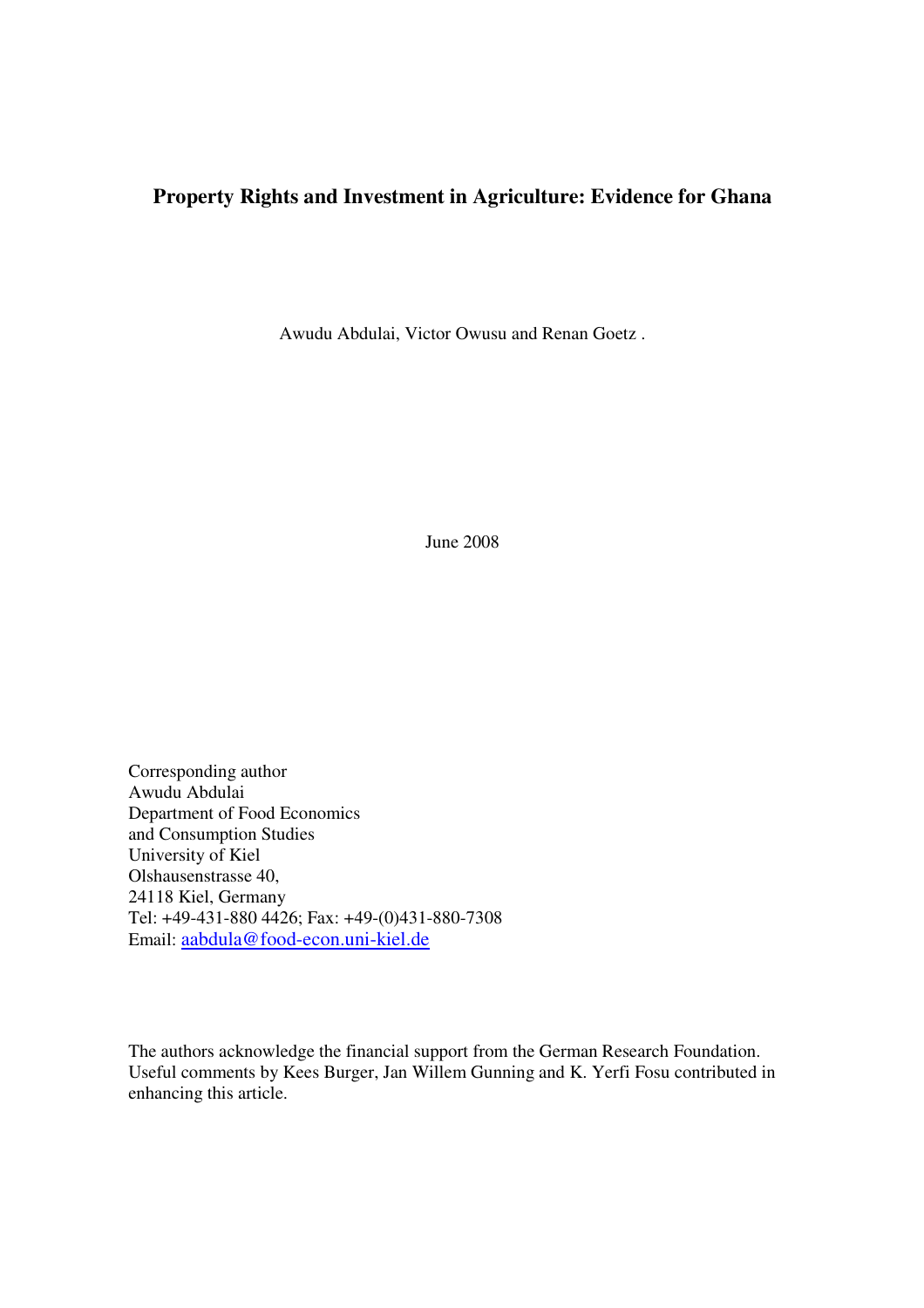# **Property Rights and Investment in Agriculture: Evidence for Ghana**

## **Abstract**

This article develops a theoretical framework to examine the relationship between land tenure agreements and households' investment in land improvement and conservation measures. It then analyzes this relationship with a multivariate probit model based on a survey data from a sample of 560 plots belonging to 246 farmers from 6 villages in the Brong-Ahafo region of Ghana. A major hypothesis tested is that investment in productivity enhancing and conservation techniques are influenced by land tenure systems. The theoretical analysis and empirical results generally reveal that land tenure differences significantly influence farmers' decisions to invest in land improvement and conservation measures. Furthermore, reduced-form productivity regressions show that tenure differences do affect land productivity.

*Key words*: Land tenure, property rights, investment, optimal control, multivariate probit *JEL classification*: O13 ; O55; Q12; O1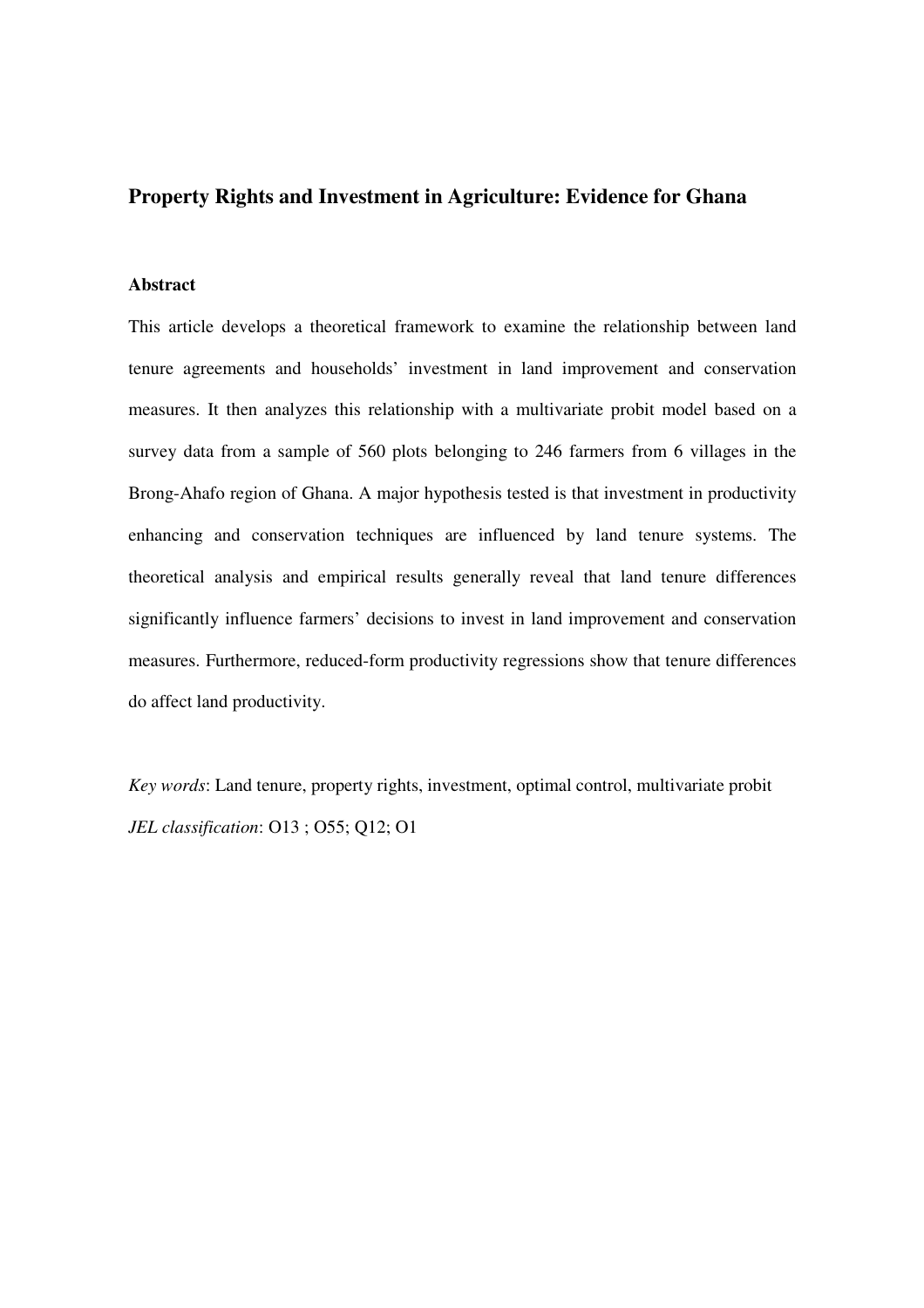#### **1. Introduction**

The role of land tenure on investments in productivity enhancing measures in developing countries has been widely documented in the economic literature. Particularly in Sub-Saharan Africa, where land is central to the social and economic development of a vast majority of the people, the link between indigenous tenure arrangements and productivity enhancing investments has attracted the attention of both researchers and policy makers. While studies by Dorner (1972) and Harrison (1987) argued that indigenous tenure systems provide insufficient security to induce farmers to undertake land improving investments, Noronha (1985) pointed out that these arrangements are dynamic and evolve in line with factor prices. The significance of this debate has attracted a great deal of attention among economists (Binswanger and Rosenzweig 1986; Besley, 1995; Brasselle et al., 2002; Place and Otsuka, 2002; Goldstein and Udry, 2008).

A central issue of the related empirical investigations is the effect of tenure security on investment and productivity. On theoretical grounds, three main arguments have been advanced for a positive link between tenure security and investment. First, secured property rights is expected to provide a guarantee for farmers to undertake long-term investments in land-improving and conservation measures, since there would be no fear of expropriation. Some authors have even suggested that the lack of secured land rights encourage farmers to adopt measures that lead to environmental degradation (e.g., Afikorah-Danquah, 1997).<sup>1</sup> Second, it has been argued that secured land rights make it easier to use land as collateral to obtain loans to finance agricultural investments (Feder and Feeny, 1991). The third effect operates through better possibilities for trade. As noted by Besley (1995), investment in land-improving measures is encouraged if improved transfer rights enhance the factor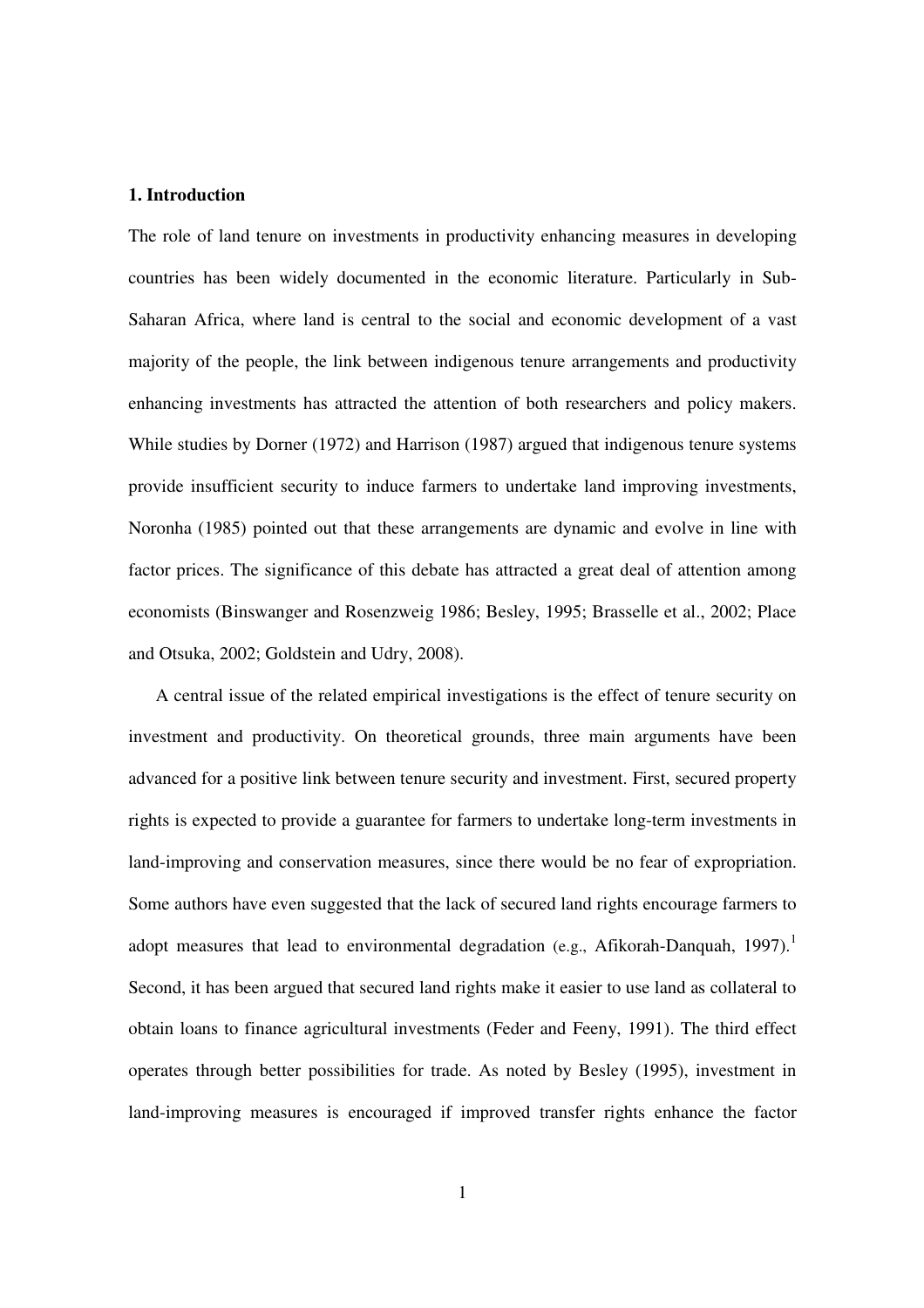mobility, making it easier for farmers to sell or rent their land. An issue that has gained increasing significance in the recent empirical analysis is the endogeneity of land rights in estimating the effect of tenure security on agricultural investment. Authors like Besley (1995), Place and Otsuka (2002), Brasselle et al. (2002) have rightly noted that farmers may undertake land-improving investments in order to gain tenure security.

The empirical investigations into the land rights-investment relationship appear to be inconclusive. Studies on Africa by Migot-Adholla et al. (1994) and Pinkney and Kimuyu (1994) reveal that the impact of land rights on land improving investments and planting of tree crops is quite low. On the other hand, work by Carter and Olinto (2003) on Paraguay and Besley (1995) on Ghana show that tenure security exerts a positive and significant impact on investments. Brasselle et al. (2002) report that land tenure security is influenced by investment, and that once the endogeneity bias is properly controlled, increased land rights do not appear to stimulate investment. Deiniger et al. (2003) indicate that the effect of tenure security on investment differs according to the type of investment and they found in their study on Ethiopia that tenure insecurity actually encouraged the planting of trees, but discouraged investment in terraces. Place and Otsuka (2002) also found that coffee planting is used by farmers to enhance tenure security, supporting the notion that farmers consider tenure implications when making investment decisions.

Most of the studies that have examined the tenure security-investment relationship have employed reduced-form specifications–with the notable exception of Besley (1995) and Cater and Olinto (2003) – that do not distinguish between the impacts of different tenure arrangement on investment decisions. This article contributes to the debate by developing a framework that captures the impact of different land tenure arrangements on investment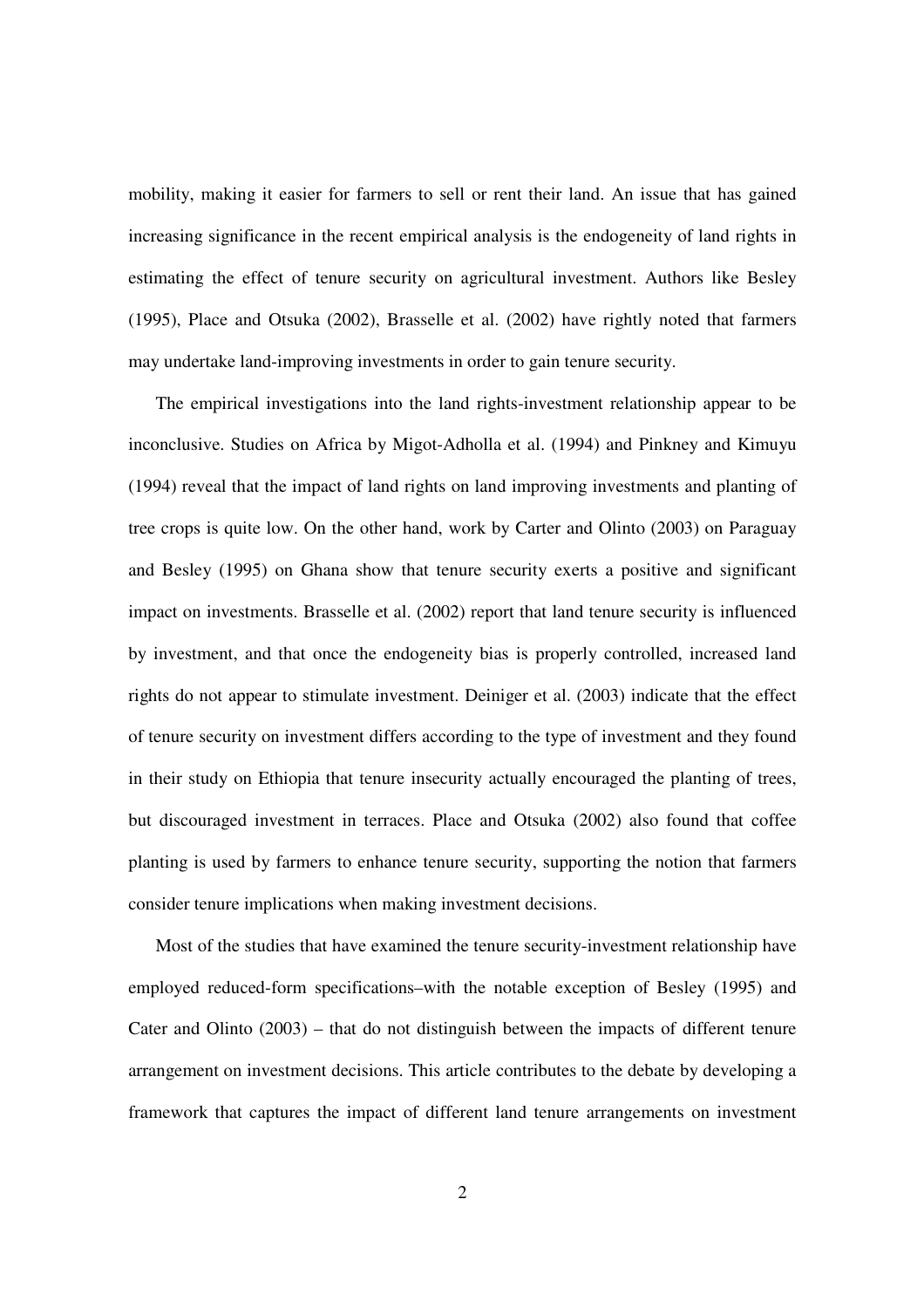decisions of farmers. The model embodies behavioral assumptions consistent with investment decisions that characterize investment in productivity-enhancing inputs in the agricultural sectors of most sub-Saharan African countries. First we use a theoretical model to examine the effects of 4 different tenancy agreements on investment decisions of farmers. We then use variations in tenure agreements between different plots obtained from a survey of 246 farmers from 6 villages in the Brong Ahafo region of Ghana to analyze the impact of property rights on investment in land-improvement and conservation measures. The empirical part of the article also examines the relationship between tenure agreements and crop productivity. The main contributions of the article reside in the fact that the results from the theoretical analysis hold for a wide range of situations and are as such independent of case specific data. Moreover, the empirical analysisconsiders a) endogeneity between land rights and investment decisions and b) interdependence between the different investment decisions.

The rest of the paper is organized as follows. Section 2 discusses land tenure in Ghana. In Section 3, we present a theoretical model on soil capital and forest use on plots where farmers can undertake short-term and long-term investments in land improvements. In Section 4, a multivariate probit model is employed to investigate the probability to invest in land improvements on rented and owner-cultivated plots. Section 5 discusses the survey data. The empirical results are discussed in Section 6, while the final section presents some concluding remarks.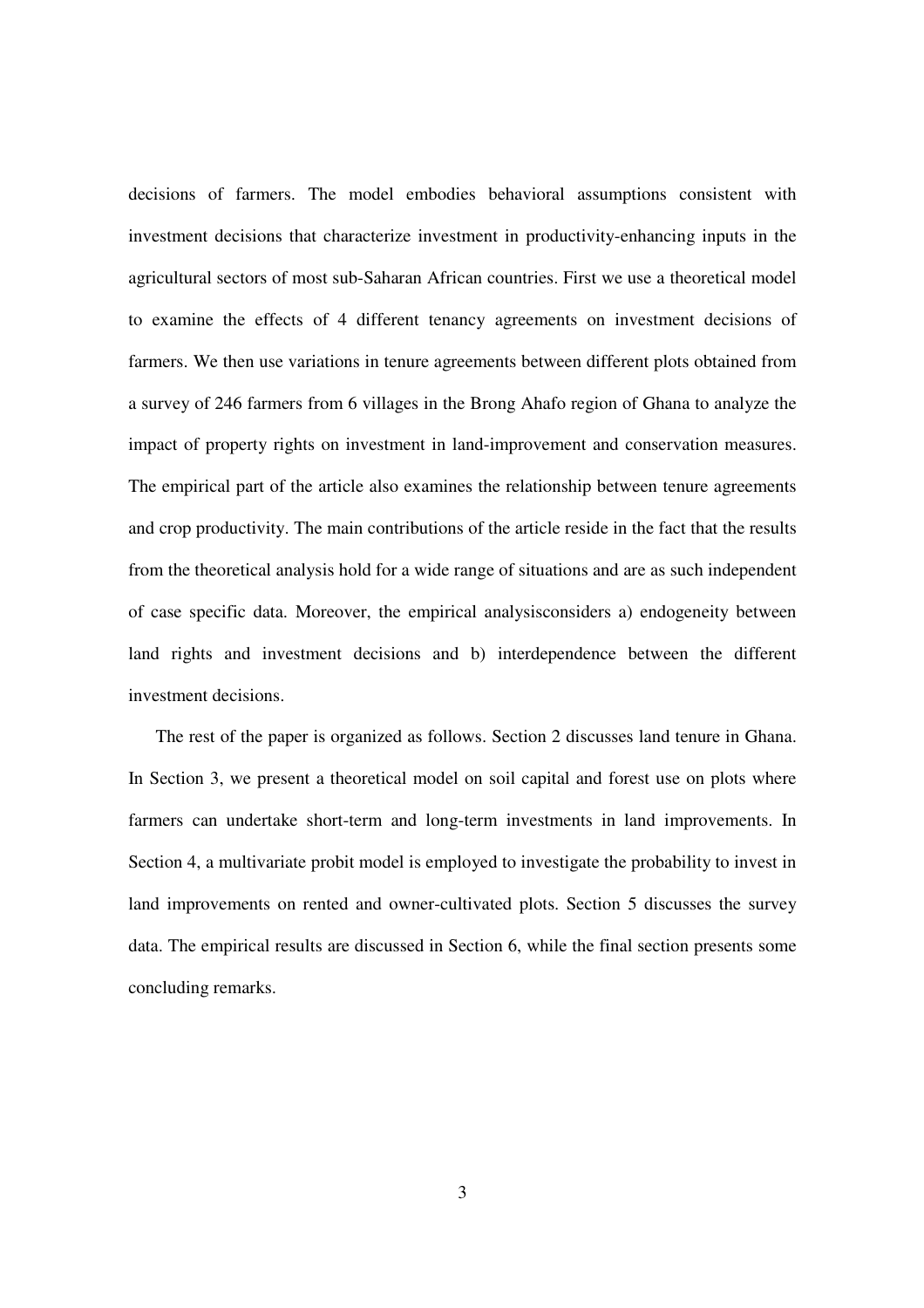#### **2. Land Tenure in Ghana**

As in several other African countries, land is traditionally owned by the community in Ghana. Control of the land is transmitted through the elders, who are custodians of land. Each herdsman therefore sees to it that all members of his lineage have portions to farm (Gildea, 1964). With the development of the cocoa industry in the country, practices of landholding have become individual ownership in contrast to family control of segments of the community land. Particularly in the Ashanti and Brong Ahafo regions, the procurement of large bundles of land by wealthy investors changed the old order. These investors either moved into previously unclaimed land or acquired secured rights to community land in exchange for money or influence. Some of these large-scale farmers sometimes reside somewhere else and supervise the operations on their land (Benneh, 1989). Even among migrants, land rights have become more clearly individualized, with members of the family qualifying for inheritance of land in the event of the death of the family head (Quisumbing et al., 2001). There is a complex system of communally owned land in the rural northern regions of the country, with many local variations. Land tenure is generally based on the community's social organization, and the basic unit of ownership is the family or clan.

Given that full ownership of rights over land traditionally resides with the community, one becomes less concerned with overall land tenure security than with rights that the individual holds over specific land parcels (Place and Hazell, 1993). We therefore focus on the long-term interests farmers have on land parcels, in terms of their rights to cultivate the land on continuous basis for long periods of time and their ability to rent or sell the land. As argued by Place and Hazell (1993), these features of land control are best captured by tenure measures based on the individual use and transfer rights that farmers possess over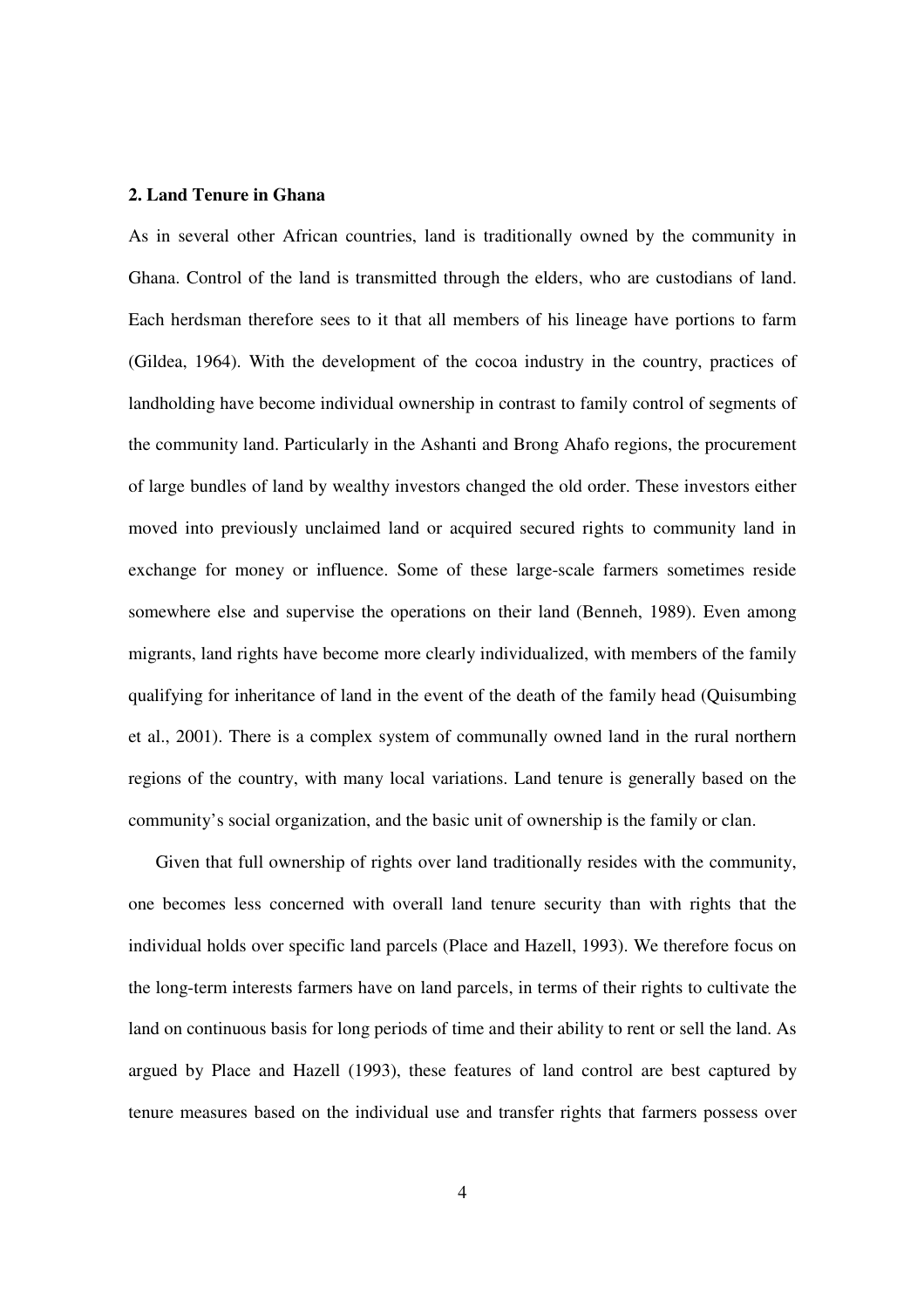land. To capture these features, we collected detailed information on individual rights– basically use rights and transfer rights–for each parcel operated by the farmers in the sample.

Four main types of land tenure arrangements were identified in the survey area. These include owner-operated with full property rights, owner-operated with restricted property rights, fixed-rent and sharecropping arrangements. The owner-operated with full rights involves farmers owning and cultivating their own plots. Farmers cultivating these parcels have transfer rights, including rights to sell the parcels, although in some cases family approval has to be acquired before the land can be sold. Owner-operated with restricted rights involves plots that are acquired as grants, but cannot be transferred or inherited. The fixed-rent agreement involves land owners renting out parcels to tenants, who are normally migrants from other areas. Under sharecropping contract, an arrangement is made between the landlord and the cultivator, such that one-third of the output is given to the landlord as compensation for using the land.

#### **3. Theoretical Model**

The model presented below analyzes the link between land tenure agreements and investment in land improvement and conservation measures within a dynamic framework. The previous literature, considers standing forest (Angelsen, 1999, and Babier, 2004) or soil capital (Ehui et al., 1990) as a renewable or non-renewable resource. In this article, we model soil capital and forest as a renewable resource and analyze their interdependencies with agricultural production. It is assumed here that farmers combine investments in both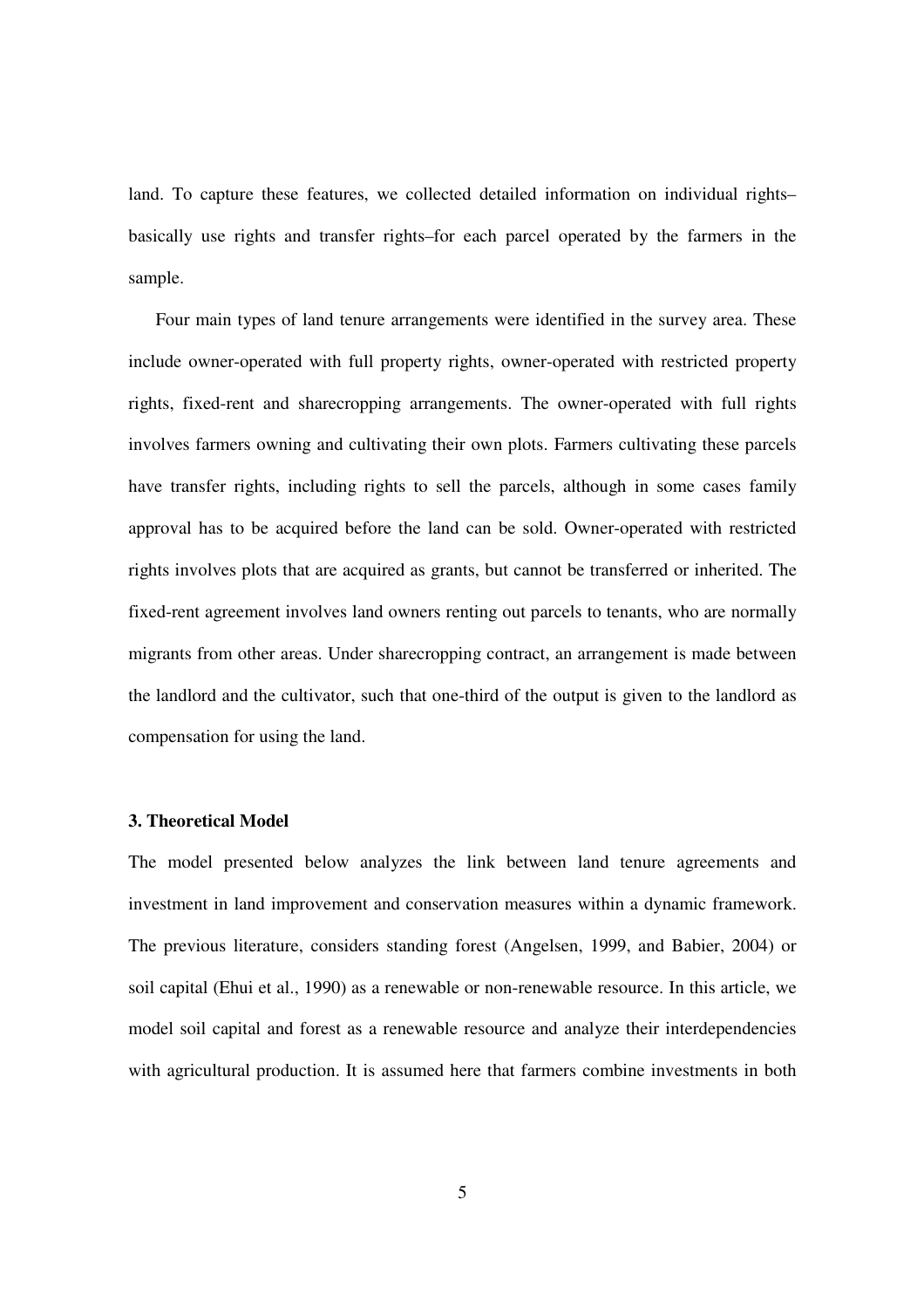mineral fertilizers,  $X_M(t)$ , such as NPK and organic fertilizers,  $X_O(t)$ , such as mulch and manure where *t* indicates calendar time. We control for cultivated plots and plots whose areas of production have been used for tree planting. Farmers are also assumed to choose production methods that improve soil fertility and increase productivity. Although crop yields normally increase with higher rates of mineral fertilizer, yields may decline with time, if other factors are held constant. The decline in yields may result from soil degradation, which then erodes the original purpose of investments.

Given these potential negative impact of continuous application of mineral fertilizer, profit maximizing farmers normally invest in organic fertilizers that naturally replenish nutrients in the soil with relatively less cost. The underlying economic reasoning being the returns farmers obtain from these investments. Let us assume now that the production function is defined for one hectare. Under this assumption, the agricultural production function per hectare can be defined as  $f(S(t), X_M(t), X_O(t))$ , where  $S(t)$  represents soil capital, and  $X_M(t)$  and  $X_O(t)$  are as defined above. The application of organic fertilizers augments soil capital according to the function  $h(X_0(t))$ , with  $h'(t) > 0$ . Moreover, since the soil, mineral and organic fertilizers are close substitutes, we can write function  $f(·)$  as a sum of expressions that reflect individually the effect of  $S(t)$ ,  $X_M(t)$ , and  $X_O(t)$ . Hence, the cross derivatives of the function  $f(·)$  is zero if there is no multiplicative effect between the variables, or it is constant if the multiplicative effect is the product of two variables. The volume of the biomass of trees (wood) is given by  $W(t)$ . The farmers have the choice to plant young trees, with volume denoted by *P*(*t*). The planted trees grow according to the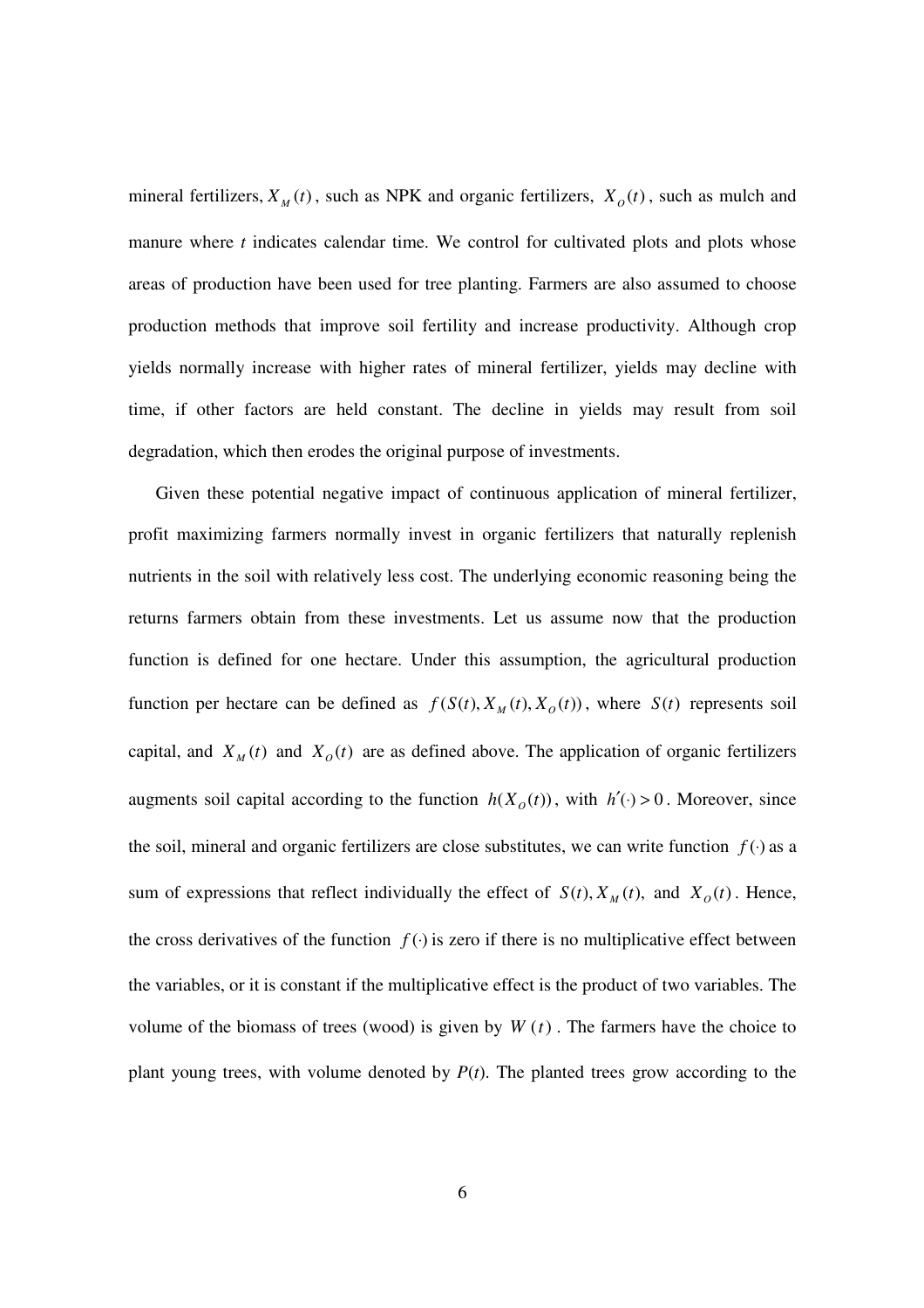logistic growth function  $g(W(t))$ , with  $g'(t) > 0$ . Standing forest increases soil capital specified by the function  $y(W(t))$ , with  $y'(t) > 0$ , but reduces the acreage that is available for agricultural production. This reduction in acreage can be expressed as  $\alpha W(t)$  with  $\alpha$  > 0. The size of the entire farm is normalized to one and the share of the land that is used for agricultural production is denoted by  $L(t)$ . Under the restriction that  $0 \le L(t) \le 1 - \alpha W(t)$ ,  $W = 0$  implies that the entire land will be used for crop cultivation, whereas  $W = 1/\alpha$  implies using the entire land for growing trees.

Since current decisions tend to affect the evolution of the natural resources over time, we analyze the farmer's decision problem within a dynamic context and take into consideration the fact that the planning horizon of the farmer depends on land tenure arrangement. We further assume that agricultural households maximize farm net benefits subject to agronomic and biophysical constraints (the evolution of the soil and forest) over a planning horizon of length *T*, and the residual value of the trees and soil capital is given by  $r(S(T), W(T))$ . The function  $r(\cdot)$  will be zero for owners with restricted property rights, fixed-rent tenants and sharecroppers, because they do not have the possibility to sell the land. Given that restricted property rights are usually not limited over time, it is assumed that owners with full or with restricted rights have the same long-term perspective<sup>2</sup> while tenants (fixed-rent or sharecropping) have a planning horizon that corresponds to the stipulated tenure duration. Given these assumptions, the farmer's decision problem can be stated as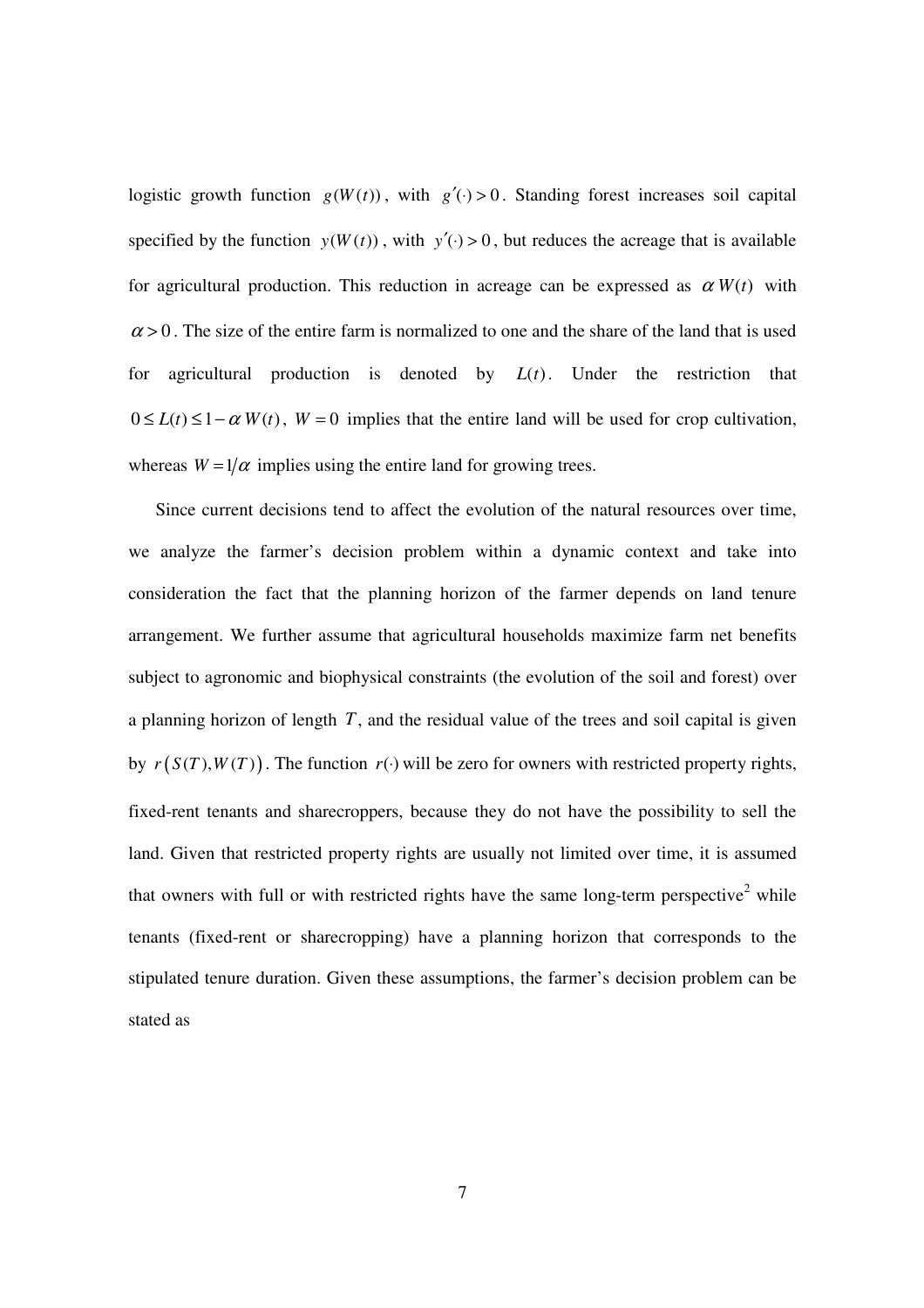$$
\max_{L, X_M, X_O, P, C} J \equiv \int_0^T e^{-\varphi t} \Big[ \Big( p f(S(t), X_M(t), X_O(t)) - p_M X_M(t) - p_O X_O(t) \Big) L(t) - p_L(\cdot) + p_W C(t) - p_P P(t) \Big] dt + r(S(T), W(T)) \tag{1}
$$

subject to

$$
\dot{S}(t) = h(X_0(t))L(t) + y(W(t)) - \delta f(S(t), X_M(t), X_0(t))L(t), \text{ with } S(0) = S_0,
$$
  

$$
\dot{W}(t) = g(W(t)) - C(t) + P(t), \text{ with } W(0) = W_0,
$$
  

$$
0 \le L(t) \le 1 - \alpha W(t) \text{ and } X_0(t), X_M(t), C(t) \ge 0,
$$

where  $p_L(\cdot) = (1 - \theta) \overline{p}_L + \theta \beta_1 pf (\cdot) L(t) + \theta \beta_2 p_W C(t)$  represents the cost of the land cultivated with agricultural crops and planted trees, with  $\theta = 0,1$ . In the case of sharecropping  $\theta = 1$  and  $p_L = \beta_1 pf(\cdot)L(t) + \beta_2 p_W C(t)$ , where  $\beta_1$  and  $\beta_2$  indicate the share of the yields that accrue to the owner of the land.<sup>3</sup> In the case of no sharecropping (owner and fixed-rent tenant),  $\theta = 0$ , the cost of the land is given by the constant  $\bar{p}_L$  which, however, is not identical for the owner and the tenant.

The parameters to be considered in the model are  $p =$  price of the cultivated crop,  $p<sub>M</sub> =$ price of mineral fertilizer,  $p_o$  = price of organic fertilizer,  $p_w$  = price of the wood minus the logging and transportation cost,  $p_p$  = price of the seedlings of the trees and its plantation,  $\delta$  = degradation of the soil capital, and  $\varphi$  = discount rate.

To simplify the notation we suppress the argument *t* of the variables as well as those of the costate variables and Lagrange multipliers to be introduced later, and define the current value Lagrangian L by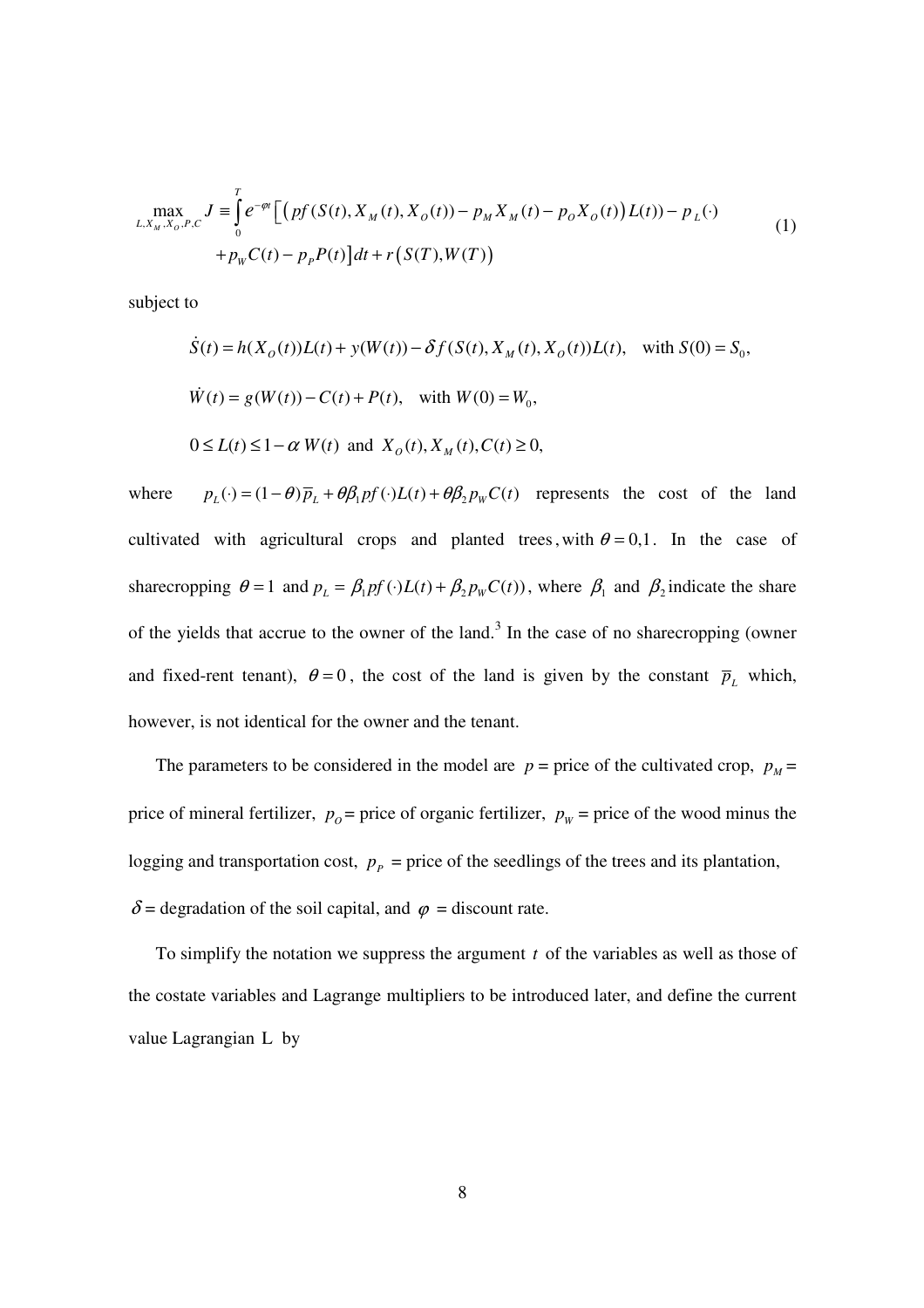$$
L = (pf(S, XM, XO) - pM XM - pO XO) L - pL(·) + pWC - pp P + \muLL + \mu2(1 - \alpha W - L)+ \xi1 XM + \xi2 XO + \xi3 P + \xi4C + \lambdaS (h(XO)L + y(W) - \delta f(S, XM, XO)L) + \lambdaW (g(W) - C + P),
$$
\n(2)

where  $\lambda_s$  and  $\lambda_w$  are the corresponding costate variables,  $\mu_1$  and  $\mu_2$  are Lagrange multipliers associated with restrictions related to the availability of land, and  $\xi_1$  to  $\xi_4$  are Lagrange multipliers related to the non-negativity of the control variables. The first order conditions are given by

$$
\frac{\partial L}{\partial L} = pf - p_M X_M - p_O X_O - \theta \beta_1 pf + \lambda_s (h - \delta f) + \mu_1 - \mu_2 = 0
$$
\n(3)

$$
\frac{\partial L}{\partial X_M} = \left( p f_{X_M} - p_M - (\theta \beta_1 p + \lambda_s \delta) f_{X_M} \right) L + \xi_1 = 0 \tag{4}
$$

$$
\frac{\partial L}{\partial X_o} = \left( p f_{X_o} - p_o - \theta \beta_1 p f_{X_o} + \lambda_s \left( h' - \delta f_{X_o} \right) \right) L + \xi_2 = 0 \tag{5}
$$

$$
\frac{\partial L}{\partial P} = -p_p + \lambda_w + \xi_3 = 0 \tag{6}
$$

$$
\frac{\partial L}{\partial C} = (1 - \theta \beta_2) p_w + \xi_4 - \lambda_w = 0 \tag{7}
$$

$$
\dot{\lambda}_s = \varphi \lambda_s - ((p - \theta \beta_1 p - \lambda_s \delta) f_s L) \tag{8}
$$

$$
\dot{\lambda}_w = \varphi \lambda_w + \alpha \mu_2 - \lambda_s y' - \lambda_w g'(W). \tag{9}
$$

For an interior solution,  $(\xi_1 = 0)$ , the solution of equation (4) is presented in figure 1.<sup>4</sup> Owners of land with secured tenure will consider the shadow cost of the soil  $(\lambda_s)$ , whereas tenants or sharecroppers will not consider these costs. Hence, fixed-rent tenants apply  $X_M^{Te}$ , sharecroppers  $X_M^S$ , and owners  $X_M^O$ . While it is clear from figure 1 that tenants apply more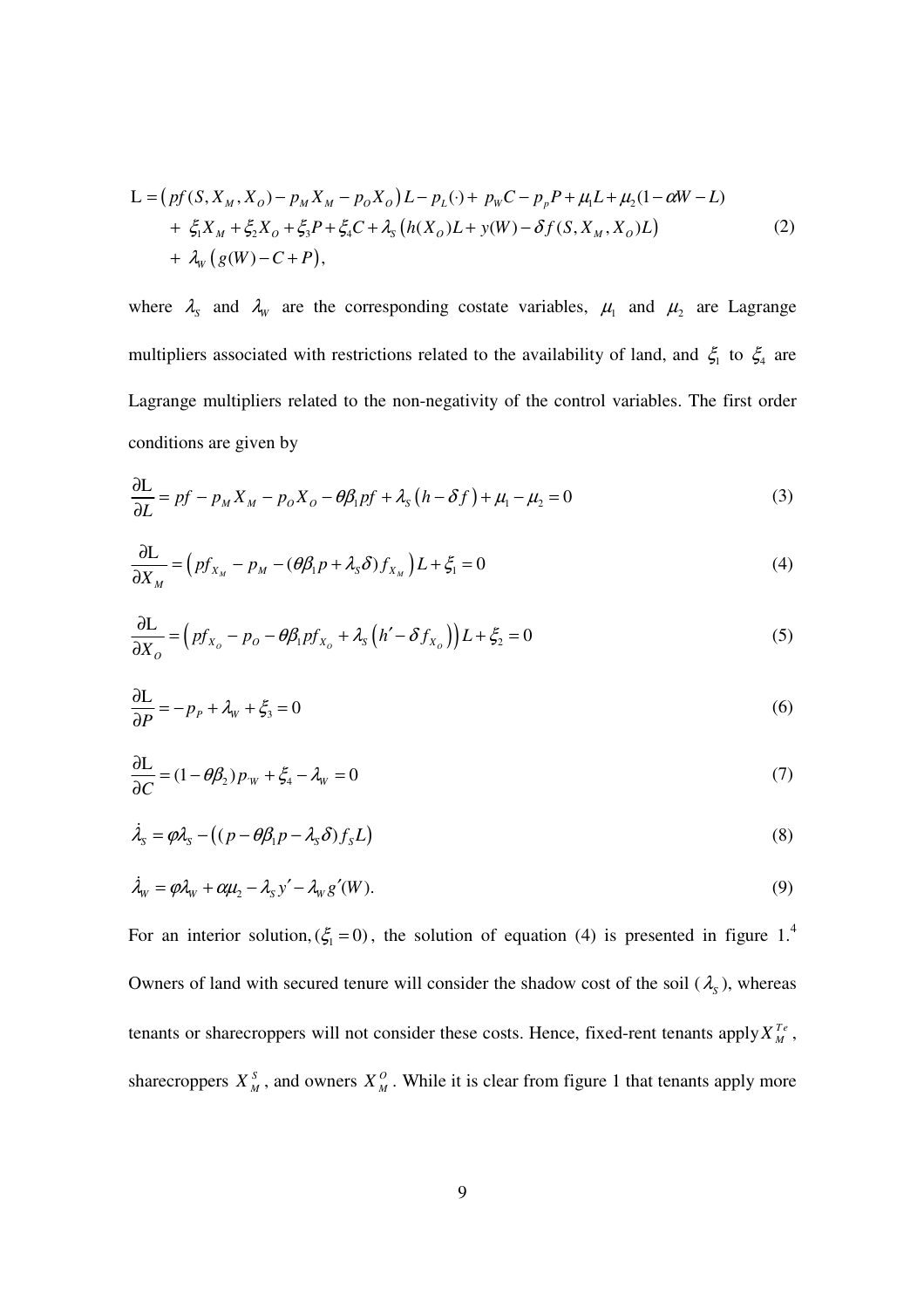mineral fertilizer than owners, a direct comparison between sharecroppers and owners is not possible in the analysis. The behavior of sharecroppers will depend on the value of  $\beta_1$ . In the case that the owner chooses  $\beta_1 = \lambda_s \delta / p$  owner and sharecropper will tend to apply the same amount of mineral fertilizer.

The optimal amount of organic fertilizer, which can be derived from an interior solution of equation (5) is presented in figure 2. Given that owners take into consideration the shadow cost of the soil  $(\lambda_s)$ , they apply more organic fertilizer than a tenant, provided that the soil improvement effect of organic fertilizer, *h*′, is greater than the soil degradation effect ( $\delta f_{X_O}$ ) of the cultivation. This situation is depicted in figure 2 by comparing  $X_O^{Te}$ with  $\tilde{X}_{0}^{\theta}$ . It is however significant to note that tenants may apply more organic fertilizers than owners under specific conditions. Such a situation may arise if the soil improvement effect of organic fertilizer is lower than the soil degradation effect, as depicted in figure 2, which compares  $X_0^{\text{Te}}$  with  $X_0^{\text{O}}$ . According to figure 2, sharecroppers apply less organic fertilizer,  $X_{\theta}^{S}$ , than fixed-rent tenants. A direct comparison between sharecroppers and owners is however not possible. If the share that corresponds to the landlord is equal to  $\bf{0}$ *S x h p f*  $\frac{\lambda_{\rm s}}{\sigma} \left( \frac{-h'}{h} + \delta \right)$  $\bigcup_{x_0}$   $\bigcup$ , owners and sharecroppers apply the same amount of organic fertilizer.

Condition (6) indicates that it is optimal to plant young trees if their in-situ value,  $l_w$ , is equal to their planting cost. Otherwise,  $x_3$  presents the difference between planting cost and in-situ value of the young trees, and it is optimal to plant no trees. Cutting of trees results in  $C > 0$ , and therefore  $\xi_4 = 0$  in equation (7). Hence, for tenants and owners, the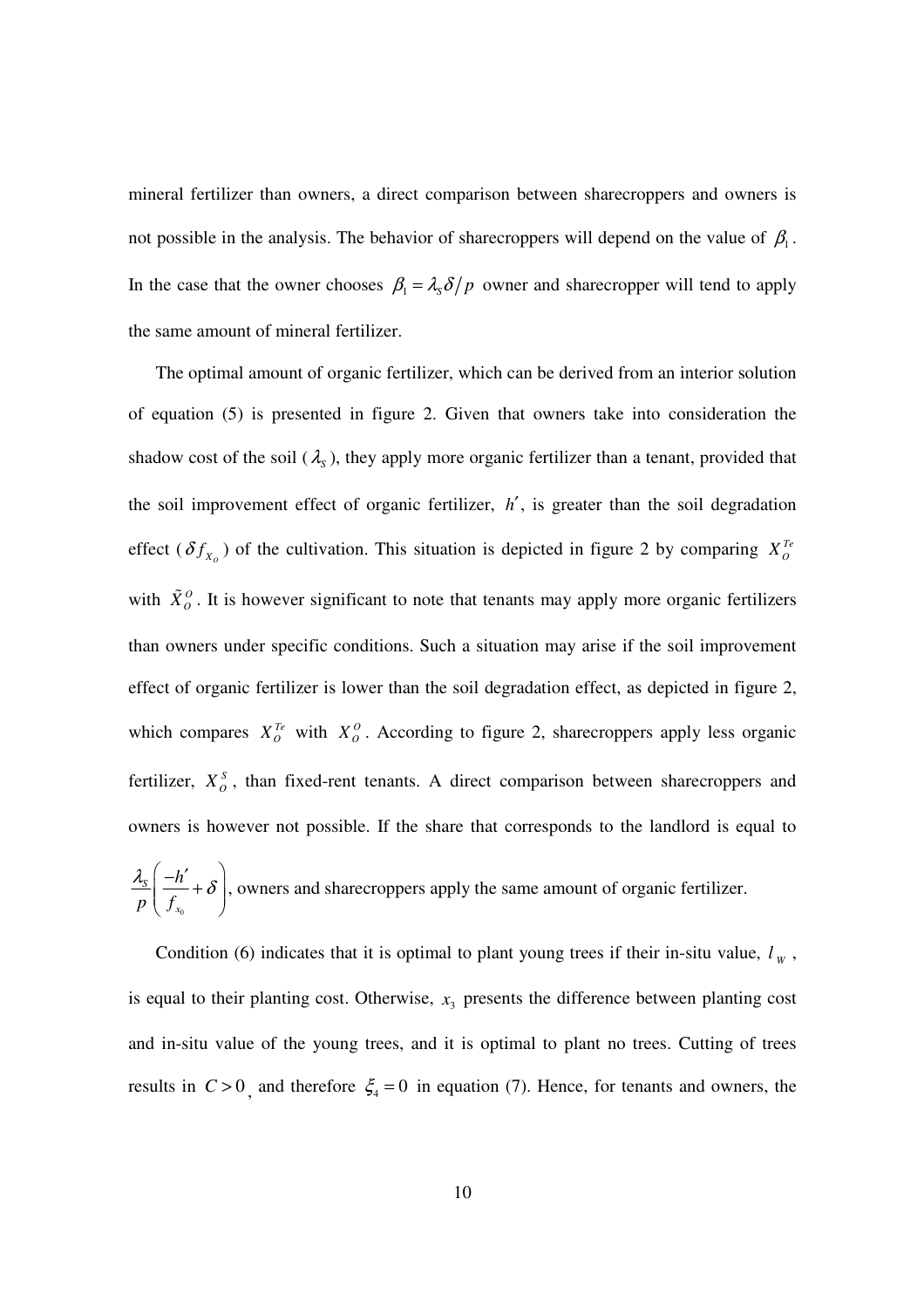unit price of wood needs to be equal to the in-situ value of the standing trees, while an additional  $b_2 p_w$  has to be subtracted from the net price of wood for sharecroppers. If the net price minus  $q_{b_2} p_w$  is not equal to the in-situ value, the difference will be reflected in the value of  $\xi_4$ . It is also evident in equation (7) that for cases where  $C > 0$  that  $\lambda_w$  is equal to  $p_w(1-\theta\beta_2)$ , indicating that  $\lambda_w$  is a constant, and therefore  $\lambda_w = 0$ . This condition holds outside the steady state equilibrium where farmers cut trees. Moreover, the condition  $\lambda_w = 0$  holds at the steady state equilibrium by definition. Hence, the following discussion holds for the two described situations. In this case, utilizing the definition of  $\lambda_w$  in equation (7), equation (9) can be written as:

$$
0 = (\varphi - g'(W))(1 - \theta \beta_2) p_W + \alpha \mu_2 - \lambda_s y'(W). \tag{10}
$$

Let us assume for now that  $y' = 0$  and the farmer leaves some land fallow, i.e.,  $\mu_2 = 0$  since the opportunity cost for land is zero. It corresponds to the case where some of the land is used neither for agriculture nor for trees. Thus, equation (10) reduces to

$$
0 = \left(\varphi - g'(W)\right)(1 - \theta \beta_2) p_W. \tag{11}
$$

Equation (11) holds if we choose *W* such that  $g'(W)$  is equal to  $\varphi$ , in which case the marginal growth rate of the biomass will be equal to the discount rate. This case is depicted in figure 3 for  $W = W^*$ , a result that is standard in natural resource economics, since the optimal stock is to the left of the maximum sustainable yield,  $W^{MSY}$ .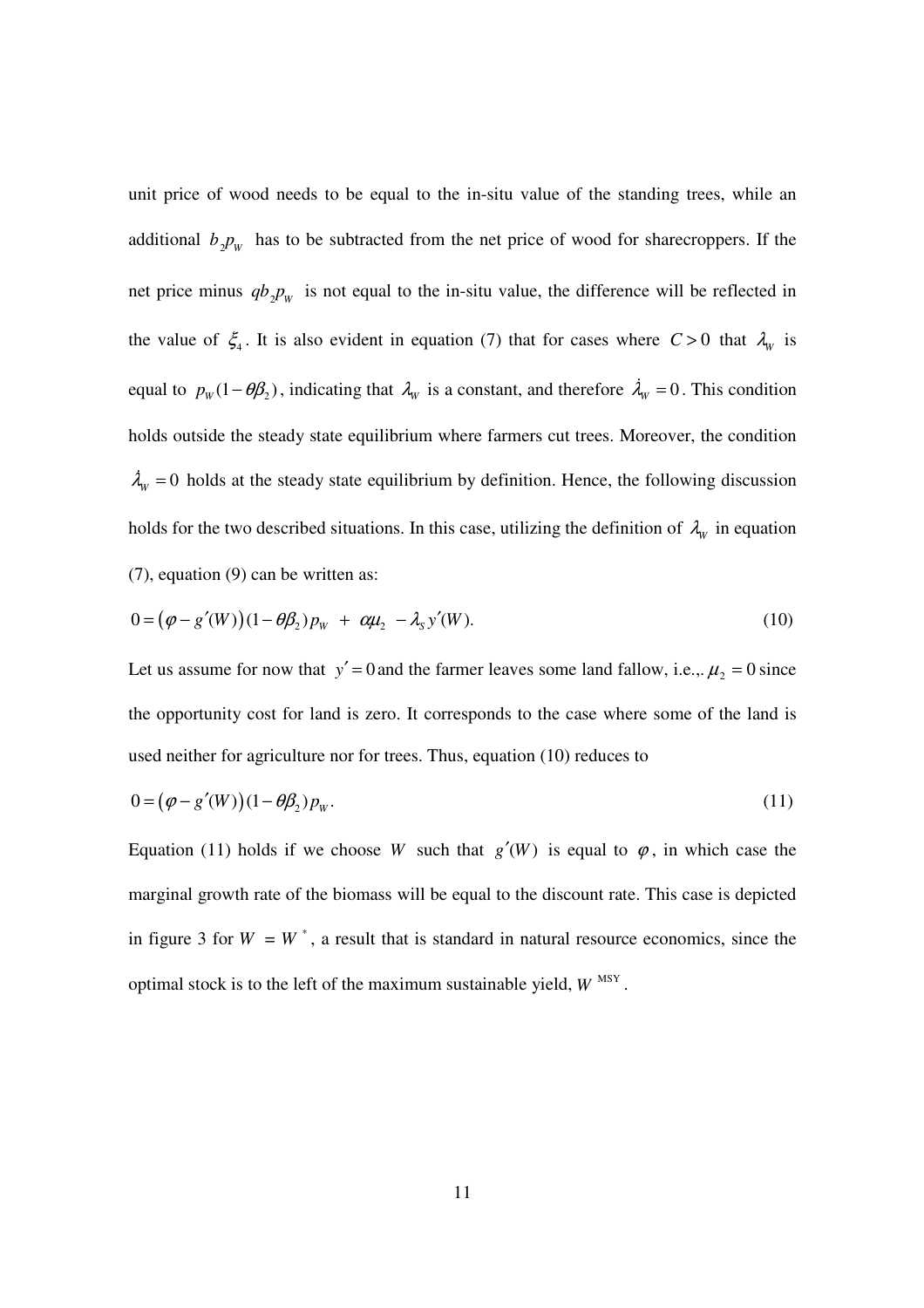However, if the entire agricultural land is cultivated and  $y' \neq 0$ , the term  $\mu_2$  defines the quasi rent of the land which, according to equation (3), is given by  $\mu_2 = pf - p_M X_M - p_O X_O - \theta \beta_1 pf + \lambda_s (h - \delta f).$ 

Hence, the optimal *W* for owners is given by

$$
0 = \left(\varphi - g'(W) + \frac{\alpha \mu_2}{p_w} - \frac{\lambda_s y'}{p_W}\right) p_W
$$
  
=  $\left(\varphi - g'(W) + \frac{\alpha}{p_w} \left(p f - p_M X_M - p_O X_O + \lambda_s \left(h - \delta f - \frac{y'}{\alpha}\right)\right)\right) p_W$  (12)

and for sharecroppers and tenants by

$$
0 = \left(\varphi - g'(W) + \frac{\alpha \mu_2}{(1 - \theta \beta_2) p_W}\right) (1 - \theta \beta_2) p_W
$$
  
=  $\left(\varphi - g'(W) + \frac{\alpha}{(1 - \theta \beta_2) p_W} (pf - p_M X_M - p_O X_O - \theta \beta_1 pf)\right) (1 - \theta \beta_2) p_W.$  (13)

It needs to be noted that the optimal *W* cannot be unambiguously determined from equations (12) and (13), since the term  $\mu_2$  is not identical for the different tenure regimes. Hence, the graphical solution of equations (12) and (13) can only be obtained under the assumption that the differences in  $\mu_2$  are relatively small and do not alter the ranking of the optimal *W* for the different tenure regimes. The empirical analysis undertaken with primary data addresses the situation where the above assumption is not applicable. Provided that the term  $\mu_2$  is relatively small, figure 3 shows that the opportunity to cultivate fallow land leads in the case of a tenant to a decrease in *W*, from  $W^*$  to  $W^{T_e}$ . Likewise, we observe in the case of an owner that the optimal  $W$  decreases from  $W^*$  to  $\tilde{W}^{\circ}$  or  $W^{\circ}$ . However, it cannot be determined whether the decrease of the owner is below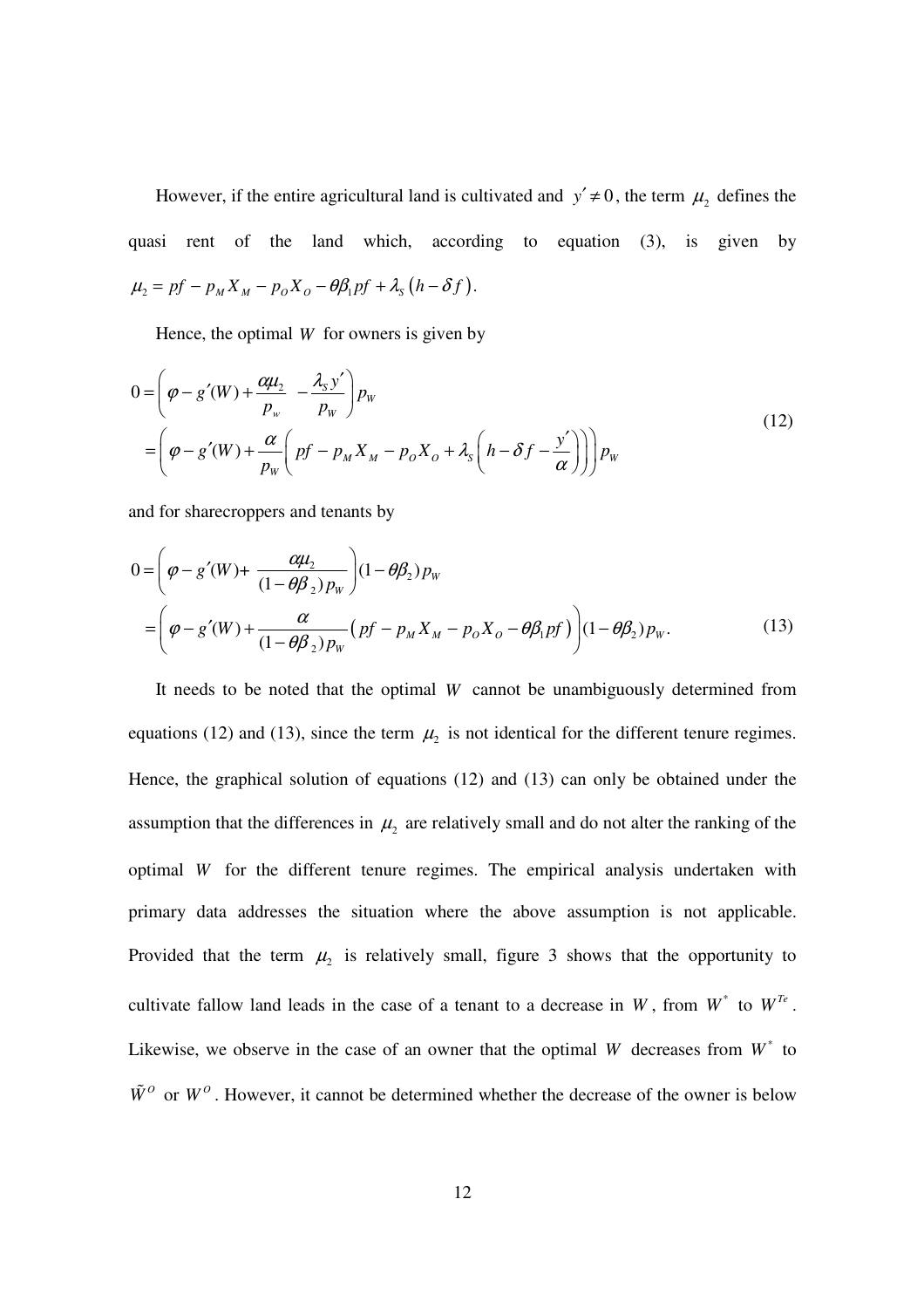or above the optimal *W* of the tenant,  $W^{Te}$ . Similarly, we have to leave the determination of the optimal *W* of the sharecropper for the empirical part of the paper.

The foregoing analysis has considered the case where trees are cut,  $C > 0$ . In the specific case where  $C=0$  we know from the relationship  $\dot{W} = g'(W) - C + P$ , that *W* is

defined by 
$$
\frac{dW}{dt} = g'(W) = \int dW = \int g'(W)dt
$$
, in which case  $W(t) = W_0 + \int_0^t g'(W)dt$ . Trees

grow during this phase without being cut.

#### **4. Estimation Specification**

The first order conditions  $(4) - (9)$  imply that farmers invest in land-improving or conservation measures if it leads to an increase in the aggregated expected net benefit over the planning horizon. However, the expected net benefit is not observable, since it is subjective. What is observed is the decision to invest or not to invest, i.e. the planting of trees, application of mineral fertilizer, as well as organic fertilizer such as mulch and organic manure. The empirical analysis focuses on the factors that influence the likelihood of farmers engaging in these investments. In line with the maximization problem outlined in equation (1), farmers invest in soil improvement and natural resource management measures, if the net benefit from the investment is positive, that is, if the value of *J* is greater than zero. As indicated earlier, changes in *J* are not observable, but can be expressed as a function of observable elements. Let us define the underlying latent propensity variable for investment in each of the four soil improvement and natural resource management strategies as  $J_h^*$ . The underlying propensities can then be related to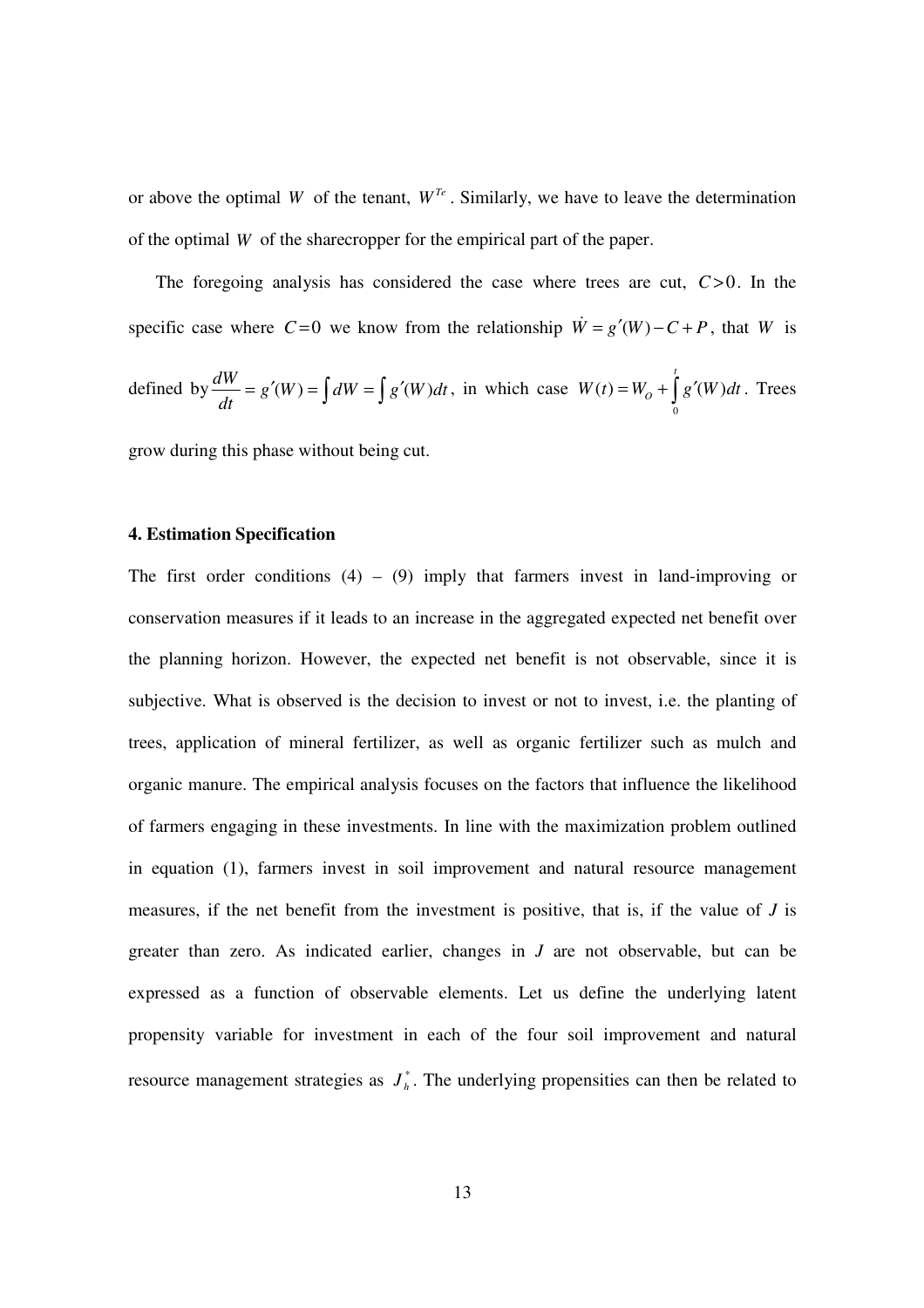the plot's observed characteristics and farmer related variables,  $Z_h$ , and unobserved characteristics,  $\varepsilon_h$ , in the following latent variable model:

$$
J_{h}^{*} = Z_{h}'\beta_{h} + \varepsilon_{h}
$$
 (*h* = Trees, Fertilizer, Mulching, Organic Manuel) (14)  
where *h* is used to index the four different investment options in soil improvement and  
natural resource management measures. Variables in *Z<sub>i</sub>* include tenure security, household  
characteristics such as age, sex, and years of formal schooling of farmer, access to credit, as  
well as plot-specific characteristics such as plot size, distance of plot from home and  
geographic location. Denoting trees, fertilizer, mulching and organic manure as *T*, *F*, *M*,  
and *O*, respectively, equation (14) can simply be transformed into a binary probit equation  
for participation for each investment option under the following mapping from the latent  
variable to its observed realization:

$$
J_h = \begin{cases} 1 & \text{if } J_h^* > 0; \\ 0 & \text{if } J_h^* \le 0. \end{cases} \qquad (h = T, F, M, O)
$$
 (15)

Let's assume that  $\varepsilon_h$  ( $h = T, F, M, O$ ) jointly follow a multivariate normal distribution with mean zero and variance 1, and the covariance matrix  $\Sigma$ .<sup>5</sup> This can be expressed as  $({\mathcal E}_T, {\mathcal E}_F, {\mathcal E}_M, {\mathcal E}_O)' \sim MVN(0, \Sigma)$ , where

$$
\sum = \begin{bmatrix} 1 & \rho_{TF} & \rho_{TM} & \rho_{TO} \\ \rho_{TF} & 1 & \rho_{FM} & \rho_{FO} \\ \rho_{TM} & \rho_{MF} & 1 & \rho_{MO} \\ \rho_{TO} & \rho_{OF} & \rho_{OM} & 1 \end{bmatrix}
$$

Maximum likelihood method can then be employed to estimate the parameters and the four correlations of the error terms (Greene, 2008). However, because the probabilities that enter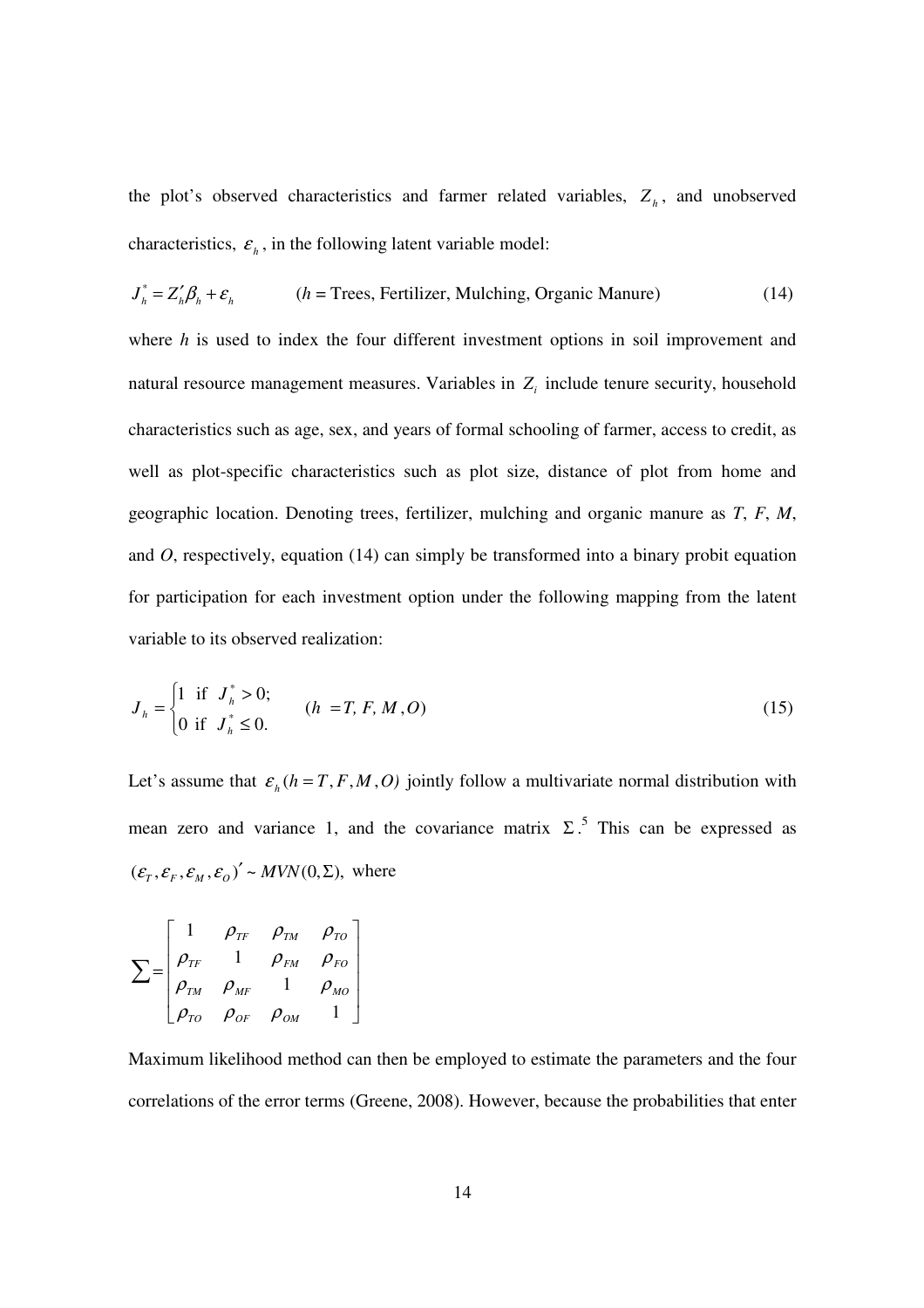the likelihood are functions of high dimensional multivariate normal distributions, they are simulated using GHK algorithm (Greene, 2008, p. 582). Other studies on investments in soil improvement and natural resource management measures have employed singleequation techniques, with the assumption that  $\varepsilon$ <sub>h</sub> independently follows univariate distributions with  $\rho_{hi} = 0$ ,  $(h,i = T, F, M \text{ and } O; h \neq i)$ . However, because of the substitutability or complementarity between these investment options, and the fact that the plots in the sample are similar across equations, it is most likely that the error terms of these equations will be correlated.

As indicated earlier, tenure security might be influenced by investment, resulting in endogeneity of the tenure variables in the multivariate probit model. When the dependent variable is discrete, the usual two-stage least square method will not be able to address the endogeneity problem.<sup>7</sup> Woodridge  $(2002)$  argues that the most useful two-step approach to examine endogeneity in a probit model is the one proposed by Rivers and Vuong (1988). To illustrate this approach which is termed Two-Stage Conditional Maximum Likelihood (2SCML), rewrite equation (14) in the form

$$
J_h^* = R_h' \beta_h + Y_h' \gamma_h + \mu_h \qquad (h = T, F, M, O) \qquad (16)
$$

where  $R'_h$  is a vector of exogenous variables and  $Y'_h$  is a vector of potentially endogenous variables. In the present paper, owner-operated with full property rights, fixed-rent and sharecropping are the tenure agreement variables, with owner-operated with restricted property rights used as the base variable. The 2SCML approach involves estimating each variable in the vector  $Y'_h$  with least squares and then including the predicted values,  $\hat{V}'_h$ , from the regression in the specification below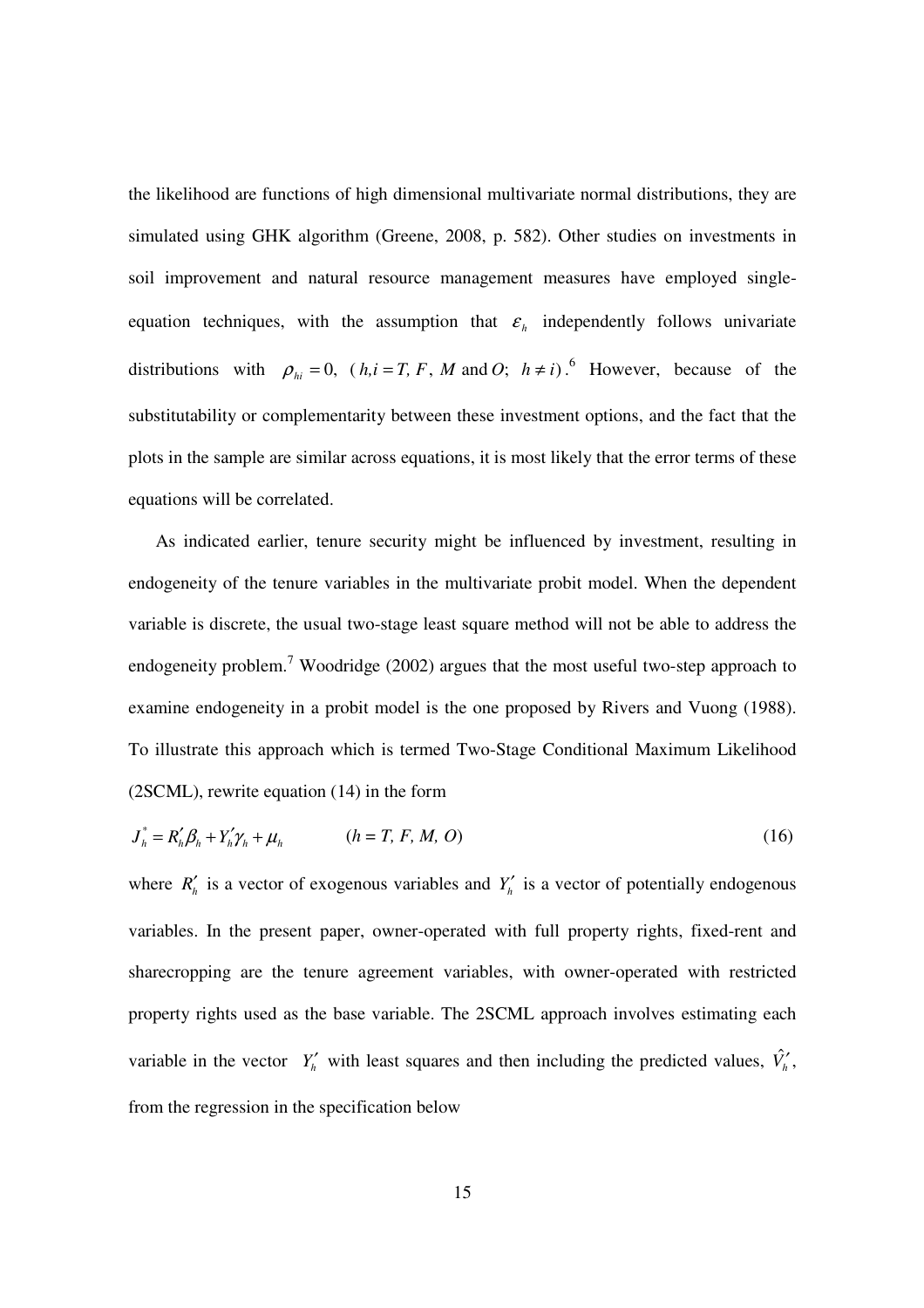$$
J_h^* = R_h' \beta_h + Y_h' \gamma_h + \hat{V}_h' \delta_h + \mu_h \quad . \qquad (h = T, F, M, O) \tag{17}
$$

The probit estimates of  $\gamma_h$  in equation (17) are consistent (Blundell and Smith, 1989; Wooldrige, 2002).<sup>8</sup> A significant feature of the approach is that the usual probit *t*-statistics on  $\delta_h$  are valid tests of the null hypotheses that the variables are exogenous.<sup>9</sup> A linear probability model is employed in the first-stage estimation of the four tenure rights variables. The predicted values from the first-stage estimations are then included in the multivariate probit specifications and estimated with simulated maximum likelihood.<sup>10</sup> To ensure identification in the estimation of the probit model, some of the variables included in the first-stage estimation of tenure rights are excluded in the investment specification. Specifically, ethnicity and non-labor income which were included as variables in the tenure rights equation were deleted from the investment specification. The overidentication test statistic suggested by Lee (1992) is employed to test the validity of the excluded instruments.<sup>11</sup>

For each plot, tenure right is represented by four categories that include owner-operated with transfer rights, fixed-rent and sharecropping contracts, as well as owner-operated with restricted rights. Farm implements are used to capture wealth status. In addition to the tenure dummies and wealth variables, distance of plot from home, household size, education of household head, sex of household head, farm size, and soil fertility are included in the models to capture their effects on probability to invest in land improvement measures. Since investment is a trade off between current consumption opportunities for increased future consumption, we combine in each estimation, 4 different set of choice alternatives that do not provide similar effects. The investment options considered include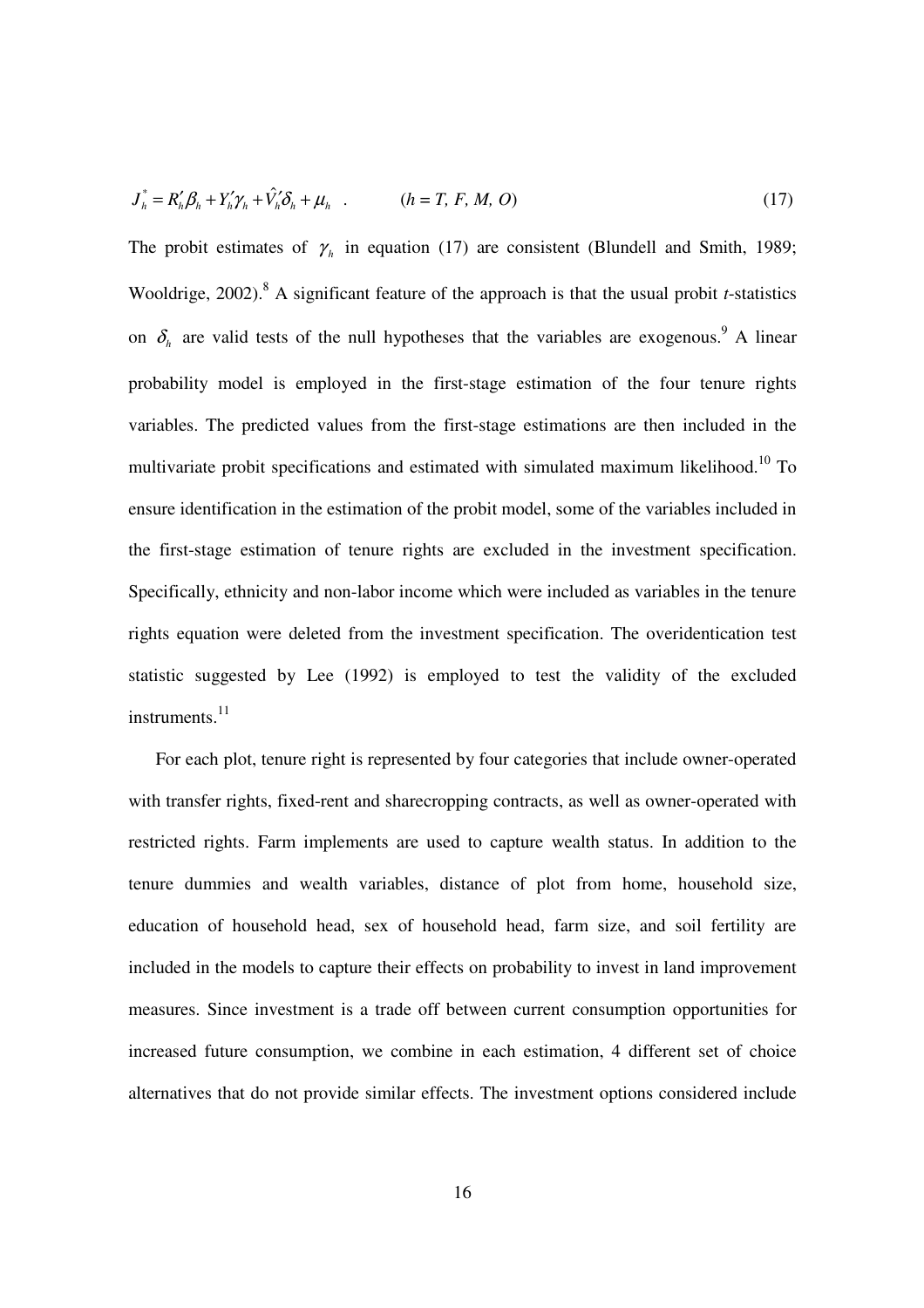tree planting, mineral fertilizer, mulching and organic manure. As indicated in the theoretical analysis, the magnitude of the influence of different tenure agreements on investment decisions of farmers, as well as the sign of the influence on some investment decisions cannot be determined *a priori*, and therefore needs to be determined empirically, which is done below.

#### **5. Data and Definition of Variables**

The data used in the analysis were collected during January and October 2003 in six villages in two districts–Techiman and Nkoranza–in the Brong Ahafo region of Ghana. A stratified random sample of 246 farm households with 560 plots was selected from four villages in Techiman District and two villages in Nkoranza District. The locations sampled in Techiman include Twimea-Nkwanta, Aworopata, Woraso and Nkwaeso. In Nkoranza District, Dromankese and Ayerede were sampled. The sample was taken to ensure representation of the various land tenure arrangements in the area. Specifically, it consisted of 65 owner-cultivated households with 214 plots, while the remaining 346 plots were cultivated under sharecropping or fixed-rent contracts by 181 farm households. As indicated earlier, the productivity-enhancing investments undertaken by farmers included mulching, mineral fertilizer, organic manure and planting of trees such as orange, mango, teak and indigenous trees.

Information on household characteristics, such as number of years of schooling and age of farmer, as well as the sex of farmer were included. As noted by Barrett et al. (2002), improved natural resource management practices such as mulching and manure preparation and application are knowledge-intensive and require considerable management input. In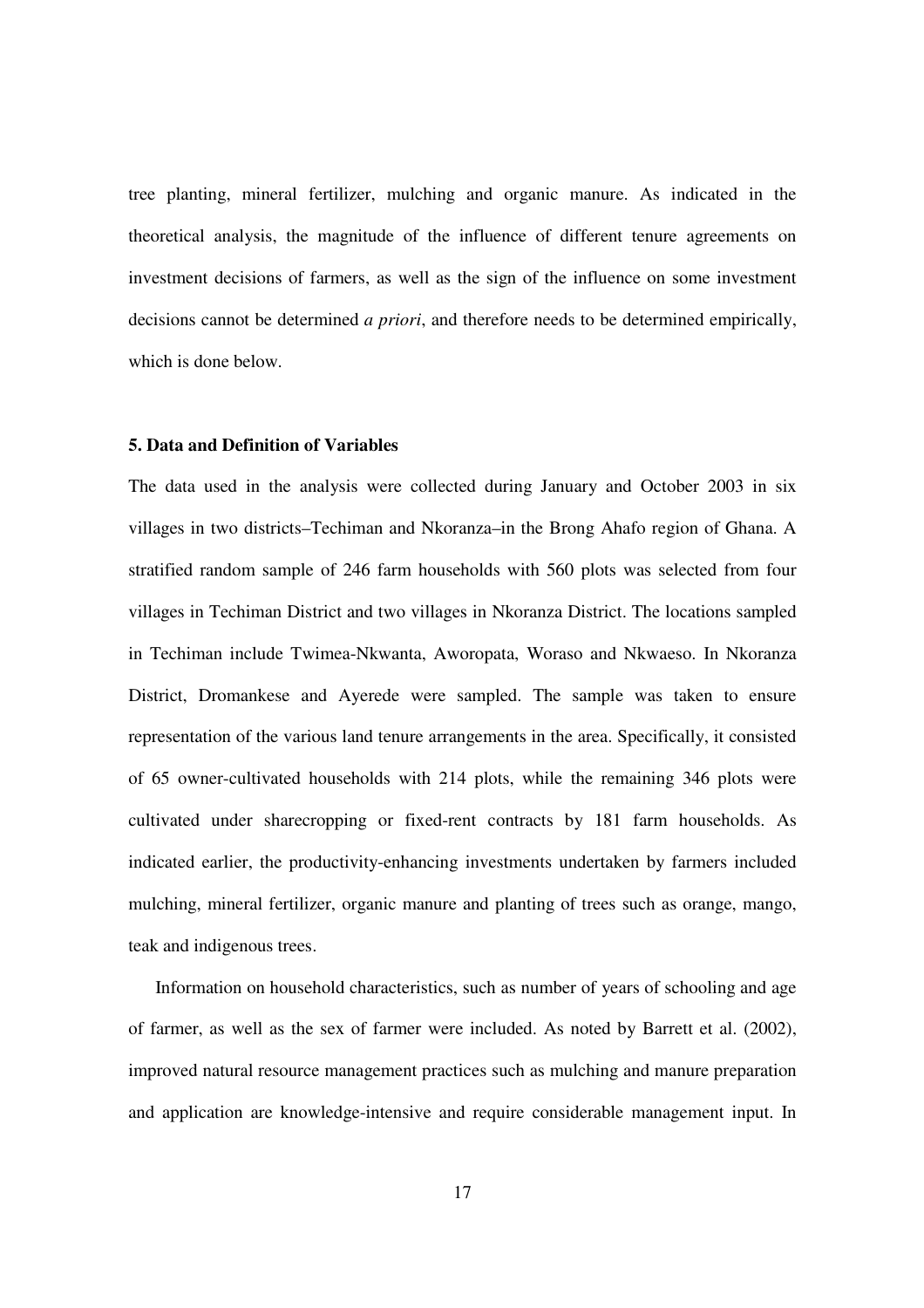particular, formal schooling may enhance latent managerial ability and greater cognitive capacity. The other data included number of implements owned by farmer, livestock value and access to credit. In many developing countries, incomplete information between lenders and borrowers and uncertain conditions in agriculture and financial markets lead to imperfections in the credit market, including credit constraints that affect investment decisions. However, it might be misleading to classify farmers as credit-constrained simply because they did not use any credit. Hence, farmers were classified as liquidity-constrained if (1) they already had credit but expressed interest in borrowing more at the prevailing interest rate and (2) if credit was unavailable because their request was rejected, or there was no access to formal or informal lenders.

Differences across plots in term of quality and location also affect the suitability of the plots for various investments. Information on plot characteristics was therefore collected to address this issue. The plot-level characteristics gathered include distance of plot from home, and whether plot is fertile or not. The descriptive statistics of the variables used in the analysis are provided in Table 1. The incidence of investment is measured by dummy variables that take on the value of one when a household has undertaken a particular investment and zero when no investment has taken place. Four variables are employed in the study to examine tenure security. These include owner-operated with full rights, owneroperated with restricted rights, fixed-rent cultivation and sharecropping contract. All these variables are measured with dummy variables. The average tenure duration on fixed-rent plots in the sampled area is about 2 years.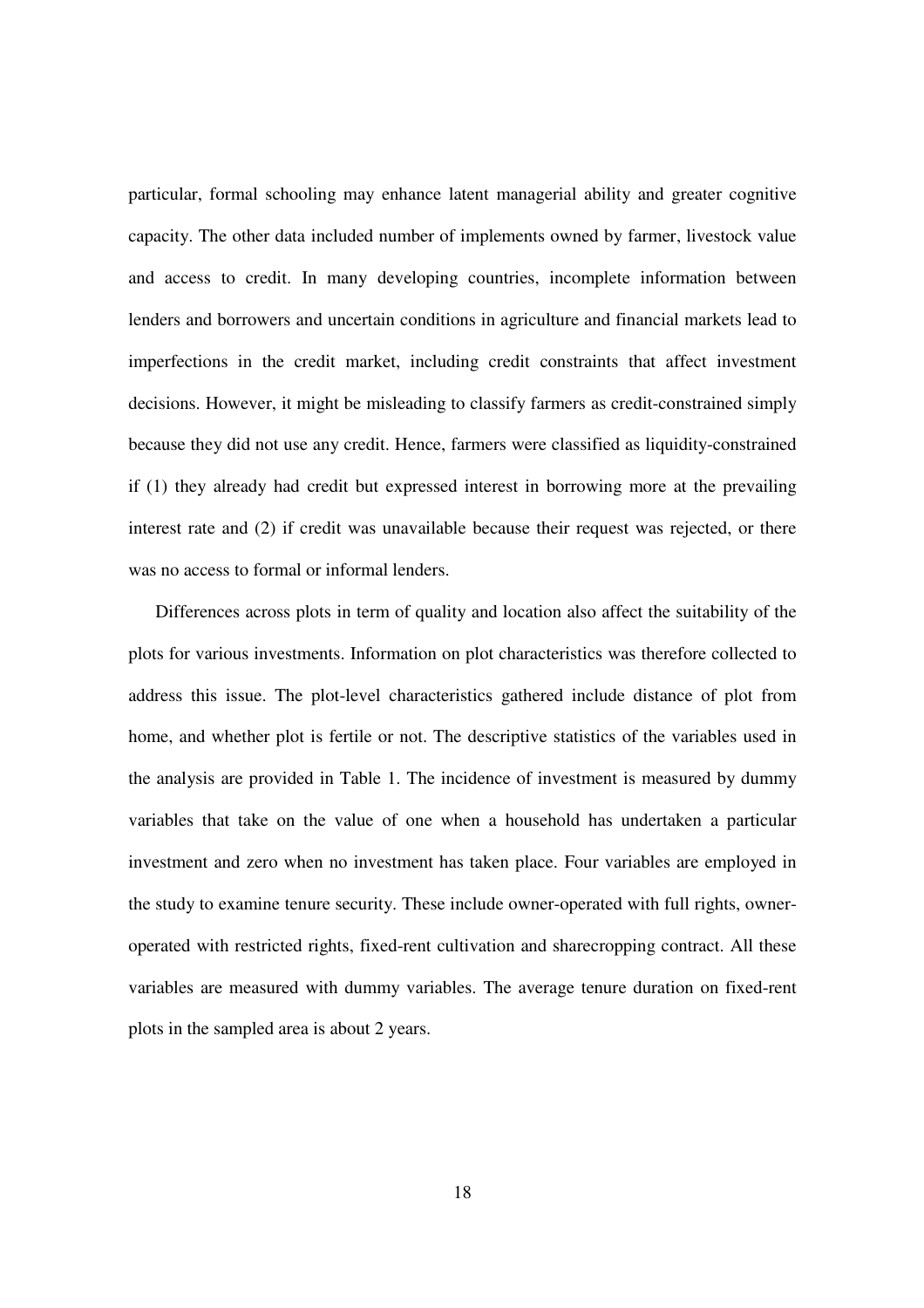#### **6. Empirical Results**

The empirical results for investment in land improvement measures are presented in Table 2. Four investment alternatives are considered in the estimation. These include tree planting, which is a long-term investment option, as well as mineral fertilizer, mulching, and organic manure, which are largely considered as short-term land improvement alternatives. The estimated correlation coefficients are all positive and significantly different from zero at the 1% level of significance, indicating that unobserved variables involved in each investment option are significantly positively related, and confirms that it is more efficient to model the investment in all four options jointly rather than separately. The overidentification tests statistics for the validity of the instruments failed to reject exclusion of the instruments used in the estimations, indicating consistency of the estimates.<sup>12</sup>

The variable representing owner-operated with rights is positive and significantly different from zero in all four investment options, suggesting that land rights matter for investments. It is significant to note that these results confirm our theoretical findings where we showed that owners apply more organic fertilizer in the form of manure and mulching  $(\tilde{X}_{0}^{O})$  in figure 2) than sharecroppers and fixed-rent tenants, if the soil improvement effect is greater than the soil degradation effect of organic fertilizer. Likewise, the empirical analysis supports our theoretical finding that owners plant more trees ( $\tilde{W}^{\circ}$  in figure 3) than fixed-rent tenants. The theoretical and empirical results also indicate that owner-operated with rights do invest less in mineral fertilizer than fixed-rent tenants (figure 1) while the behavior of the sharecroppers cannot be determined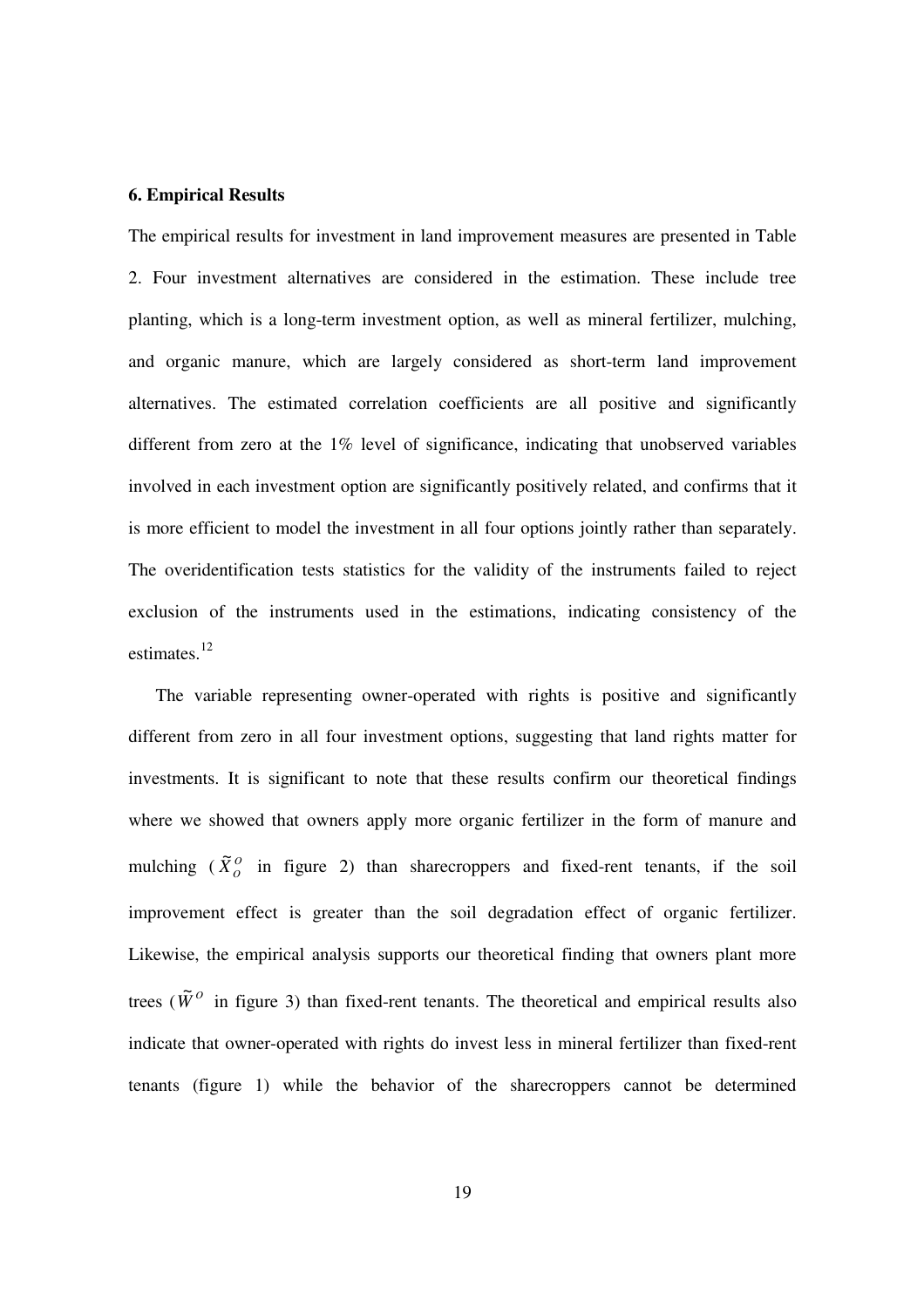unambiguously.<sup>13</sup> The positive and significant impact of tenure rights on investment is in line with the results reported by Besley (1995), but contrasts with the findings by Quisumbing et al. (2001), who rather found in their study that the incidence of tree-planting and field management are unaffected by land tenure regimes in Ghana. .

The variable for sharecropping is also positive in all four specifications, but significant for only organic manure. The findings here clearly show that owner-operated with full rights are more likely to invest in these activities than sharecroppers. This result is consistent with the Marshallian disincentive theory on sharecropping contracts which stipulates that incentives for cultivators to invest in yield-enhancing inputs is much lower, since they receive only part of the benefits (Shaban, 1987). Consistent with the theoretical analysis, the variable for fixed-rent is negative and significant for trees, mulch and organic manure, but positive and significant for inorganic fertilizer. This indicates that relative to owners, plots on fixed-rent contracts are less likely to attract investment in trees, mulching and organic manure, but are more likely to attract investment in inorganic fertilizer for short-term benefits.

Trees are more likely to be planted by farmers with higher education, more assets, and larger plot sizes. In particular, education appears to have a positive and significant impact on all the four investment options, a finding that is in line with the human capital theory. According to the theory, farmers with more schooling and information will be better informed about the performance of different yield-enhancing technologies and will be more likely to make efficient investment decisions (Huffman, 2001).

Distance of the plot from home appears to influence investments in tree planting and mulching, with a negative and significant coefficient for tree planting and positive for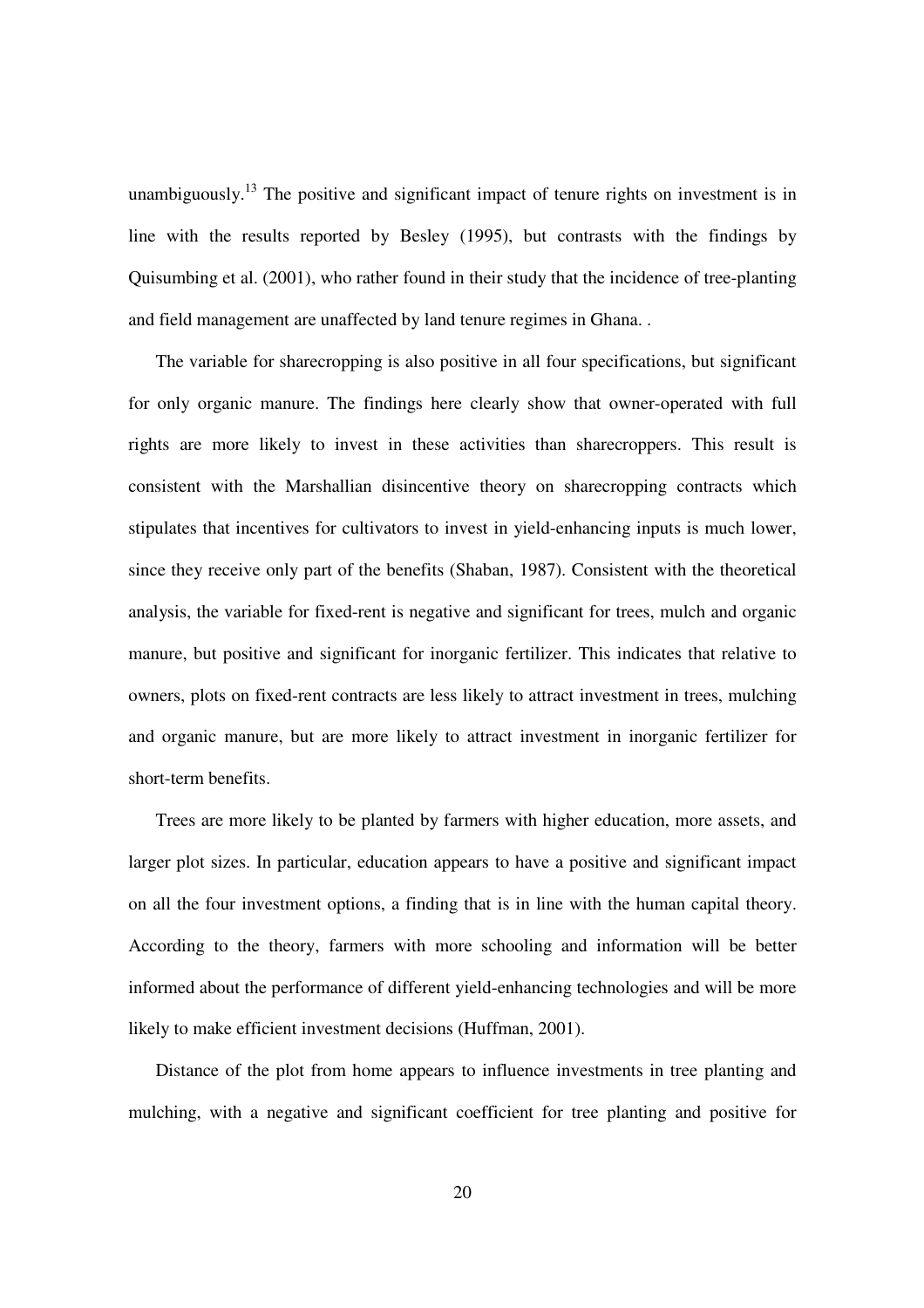application of mulch. Thus, controlling for tenure arrangements and other farmer's and plot-level characteristics, plots closer to the residence of the household are more likely to be used for tree planting than those farther away, while mulch is more likely to be applied on plots that are farther away from home. Older farmers appear to be less likely to invest in trees. This is probably because younger farmers have more periods in which to benefit from making a profitable investment in soil improvement measures that lead to long-term benefits. In particular, if farmers are not credit constrained and take future generations into account, younger farmers will be more likely to invest in conservation measures than older ones.

Almost all the village dummies are significantly different from zero, indicating significant cluster effects, and probably revealing agroclimatic variation and access to infrastructure.<sup>14</sup> As noted by Besley (1995), they could also be representing village-level variation in tenure arrangements. Noteworthy is the statistical significance of all the variables representing the residuals derived from the first-stage regressions for tenure agreements, indicating that the variables are exogenous and the coefficients have been consistently estimated.

Results of the reduced-form regression on plot-level productivity are presented in Table 3. Given the significant diversity of crops and intercrops on the plots, we employed value of crop output per acre as the dependent variable (Place and Hazell, 1993; Place and Otsuka, 2002). Separate analysis for each cropping pattern was not undertaken because of the relatively small sample sizes that arise from the data set. Dummy variables for cropping patterns were however introduced in the regression to capture the effects of the individual crops.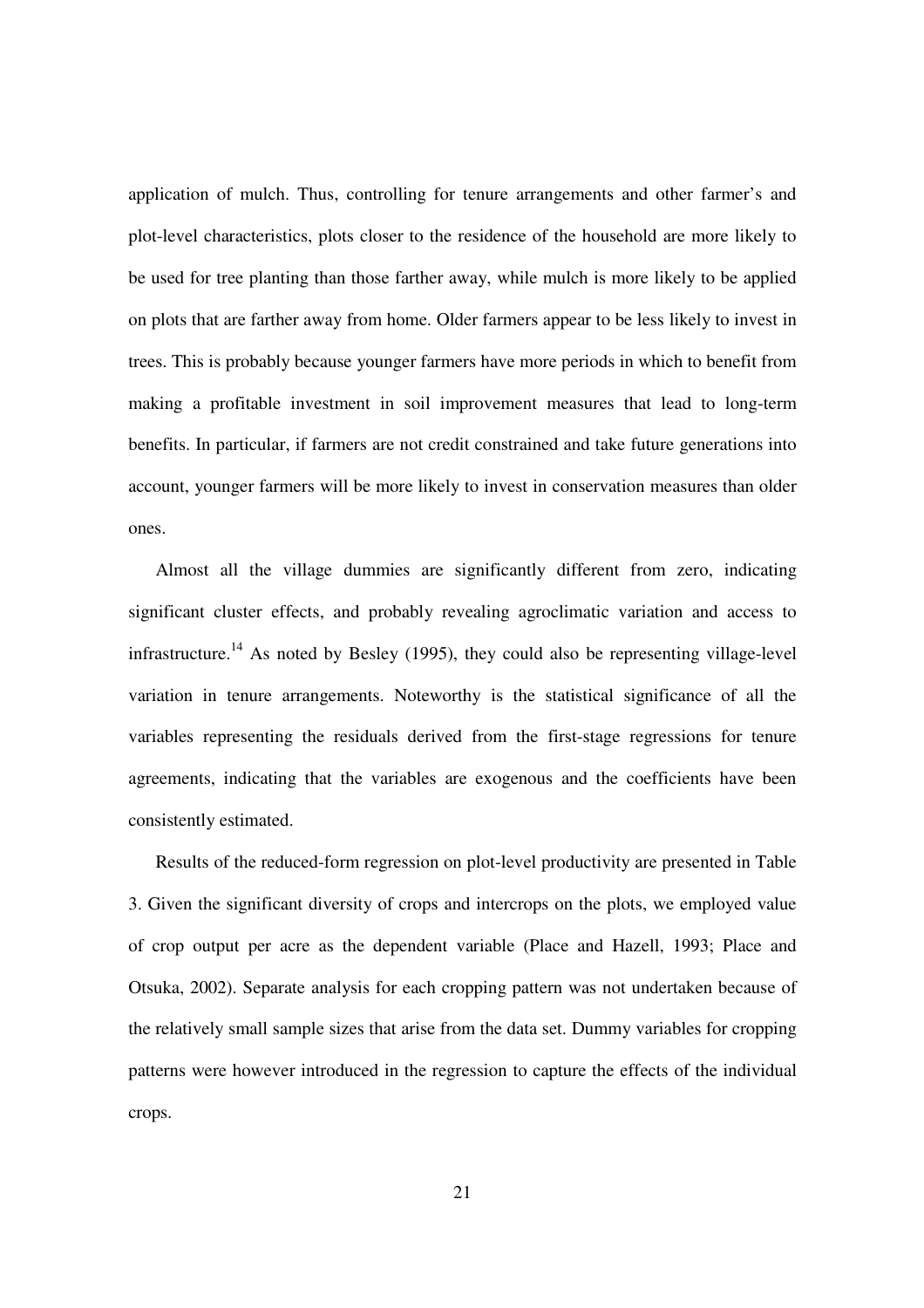Given the potential endogeneity of the access to credit variable, it was instrumented by first estimating a probit model of determinants of access to credit and then using the predicted values in the productivity estimation. This is because in some cases, land or a crop itself can be used as collateral to obtain credit. The results from this first-stage regression are presented in Appendix A.<sup>15</sup> The estimates in Table 3 indicate a positive and statistically significant effect of the ownership variable, suggesting that ownership of land results in higher output. This finding is in line with the results by Migot Adholla et al. (1991), who found a positive and significant impact of land rights on agricultural productivity in Rwanda.<sup>16</sup> It is, however, in contrast with the findings reported by Place and Hazell (1993) and Place and Otsuka (2002) who found no significant relationship between tenure and productivity of crop farming in their studies.

 The fixed-rent variable also showed a positive sign, but is not significantly different from zero at conventional levels, while the sharecropping variable is negative, but not significant. It is significant to note that the investments considered are either landconserving or productivity enhancing inputs, and ownership tends to positively influence investment in these productivity enhancing measures. The results also indicate positive and statistically significant effects of access to credit and extension services. Plots farther away, as well as those planted with crops such as cassava, beans and plantain also indicate positive and significant effects on productivity. As is evident in Appendix A, which presents the probit results of determinants of access to credit, a positive and significant relationship is found between owner-operated with rights and access to credit. This indicates that individualized rights like ownership do necessarily help in securing formal or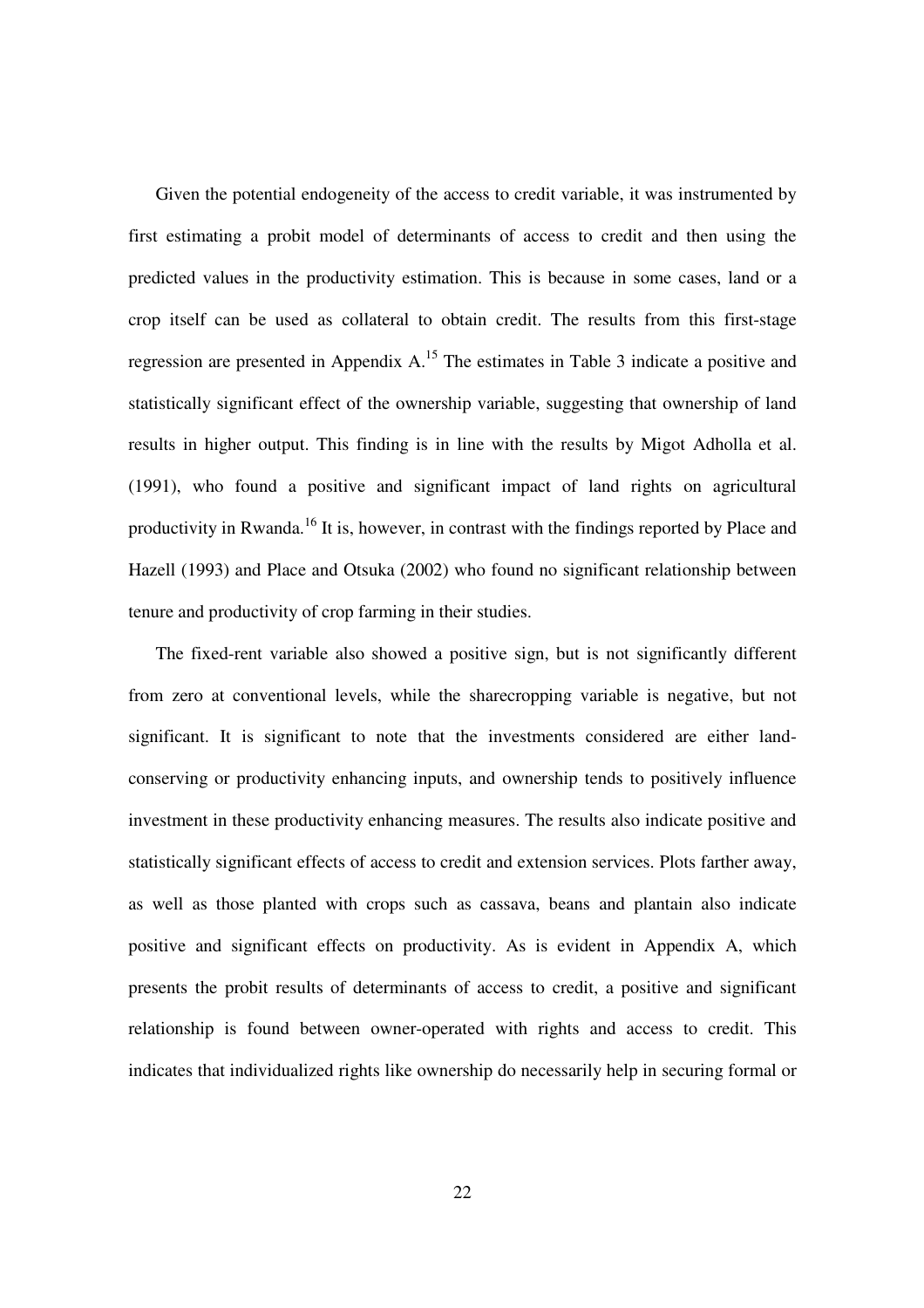informal credit, a finding that lends support to the notion that secured land rights make it easier to use land as collateral to obtain loans to finance agricultural investments.

## **7. Conclusions**

This article developed a framework to examine the relationship between different land tenure agreements and households' investment in land improvement and conservation measures in the Brong-Ahafo region of Ghana. The land tenure agreements considered include owner-operated with full property rights, owner-operated with restricted rights, fixed-rent agreement, and sharecropping contract. Variations in tenure agreements between different plots were used to estimate plot-level regressions relating tenure agreement to investments in tree planting, mulching, organic manure as well as inorganic fertilizer application. The impact of tenure security on crop productivity was also analyzed using reduced-form productivity equations.

 The empirical results support our theoretical findings and show that better land rights tend to facilitate investment in soil improvement and natural resource management practices. In particular, farmers who owned land with secured tenure were more likely to invest in tree planting, mulching, organic manure, as well as mineral fertilizer. Farmers on fixed-term contracts were also found to be likely to attract investments in yield increasing inputs such as inorganic fertilizers, but are less likely to invest in tree planting, mulching and organic manure. These findings tend to support the widely held view that farmers with short-term fixed-rent contracts have little incentives to invest in long-term soil improvement measures, but are more interested in reaping the benefits from short-term measures. An examination of the impact of tenure rights on productivity, using reduced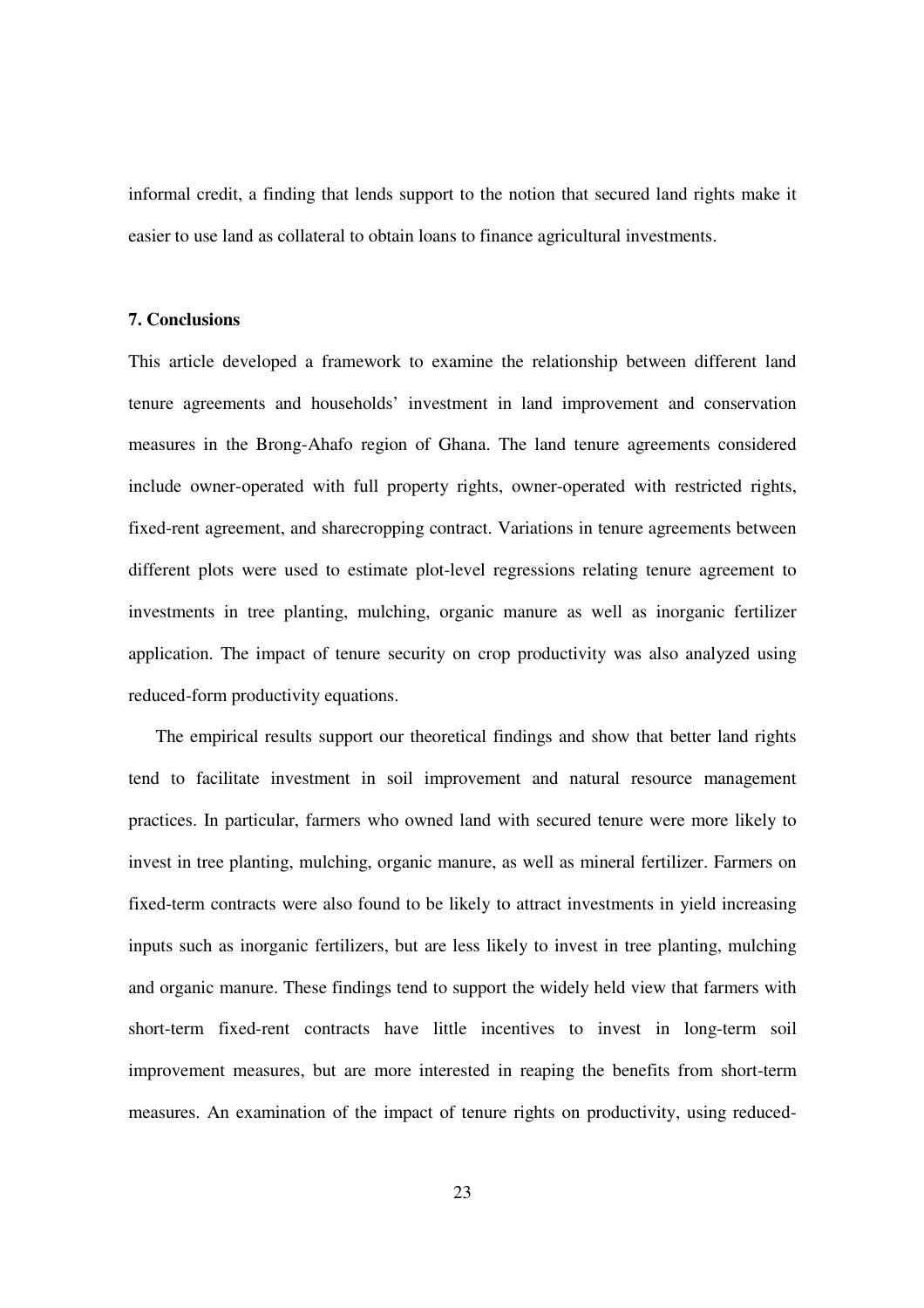form equations showed a positive and significant effect of land ownership on crop productivity. Access to credit was also found to positively influence crop productivity.

 The major policy implication of these findings is that, ensuring tenure agreements that confer rights to cultivators would enhance investment in both soil improvement and natural resource management practices. In addition, the results provide productivity-based arguments for enhancing farmers' access to capital. Thus, policies and programs that improve farmers' access to credit would encourage productive allocation of resources and increased production.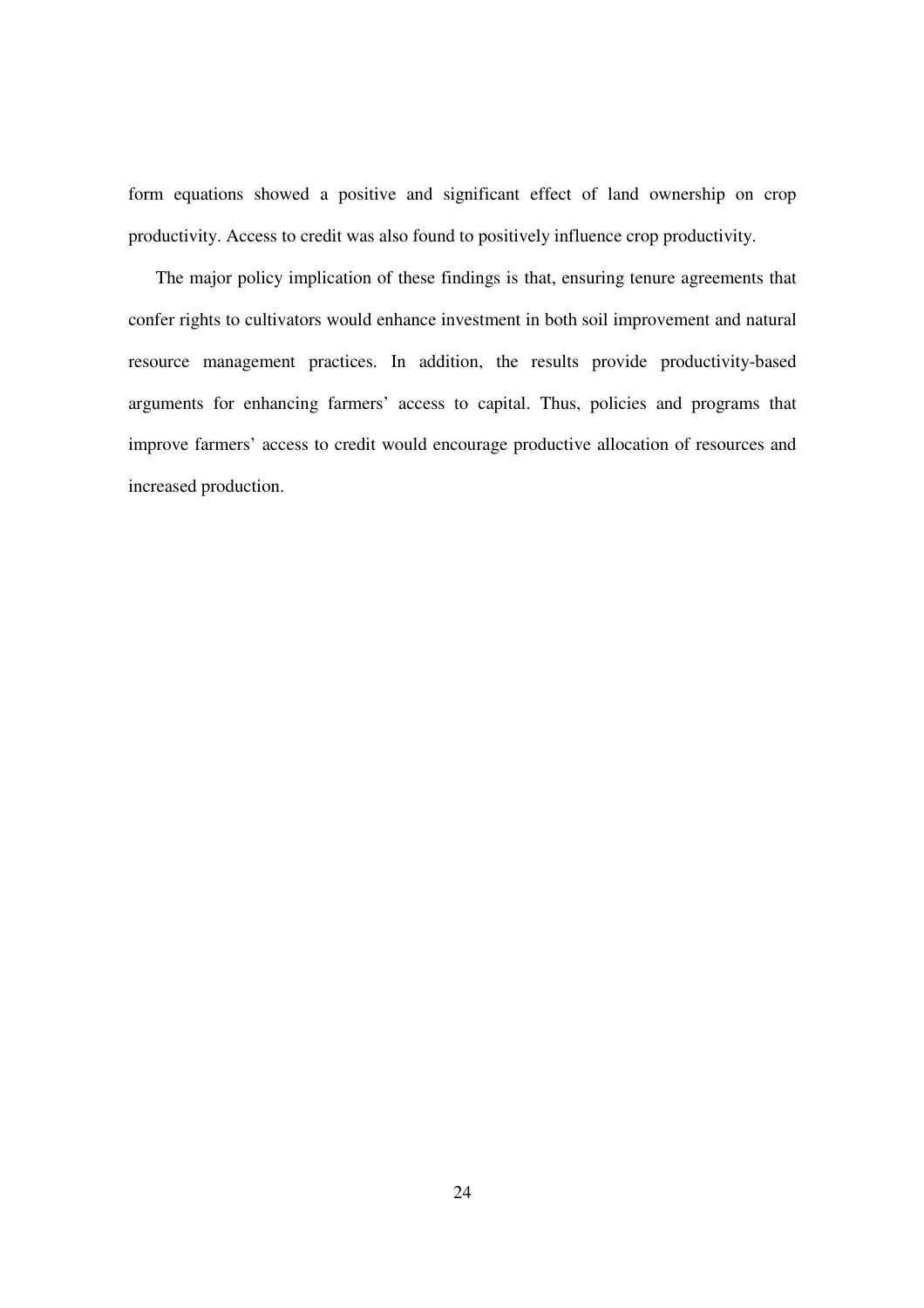#### **References**

- Afikorah-Danquah, S. (1997). 'Local Resource Management in the Forest-Savanna Transition Zone: The Case of Wenchi District, Ghana'. *IDS Bulletin* 28 ( 4):163-184.
- Angelsen A. (1999). 'Agricultural Expansion and Deforestation: Modelling the Impact of Population, Market Forces and Property Rights'. *Journal of Development Economics* 58:185-218.
- Babier, E. B. (2004). 'Explaining Agricultural Land Expansion and Deforestation in Developing Countries'. *American Journal of Agricultural Economics* 86 (5): 1347- 1353.
- Barrett, C.B., Place, F. and A.A. Aboud (2002). Natural Resource Management in African Agriculture: Understanding and Improving Current Practices. CABI Publishing, Oxford.
- Benneh, G. (1989). The Dynamics of Customary Land Tenure and Agrarian Systems in Ghana. In: Ghana, P. (Ed.), WCARRD; Ten Years of Follow-Up, The Dynamics of Land Tenure and Agrarian Systems in Africa, Case Studies from Ghana, Kenya, Madagascar and Togo. FAO, Rome, Italy, pp. 34– 97.
- Besley, T. (1995). 'Property Rights and Investment Incentives: Theory and Evidence from Ghana'. *The Journal of Political Economy* 103: 903-937.
- Binswanger, H. P. and M. K. Rosenzweig (1986). 'Behavioral and Material Determinants of Production Relations in Agriculture'. *Journal of Development Studies* 22(3): 503- 539.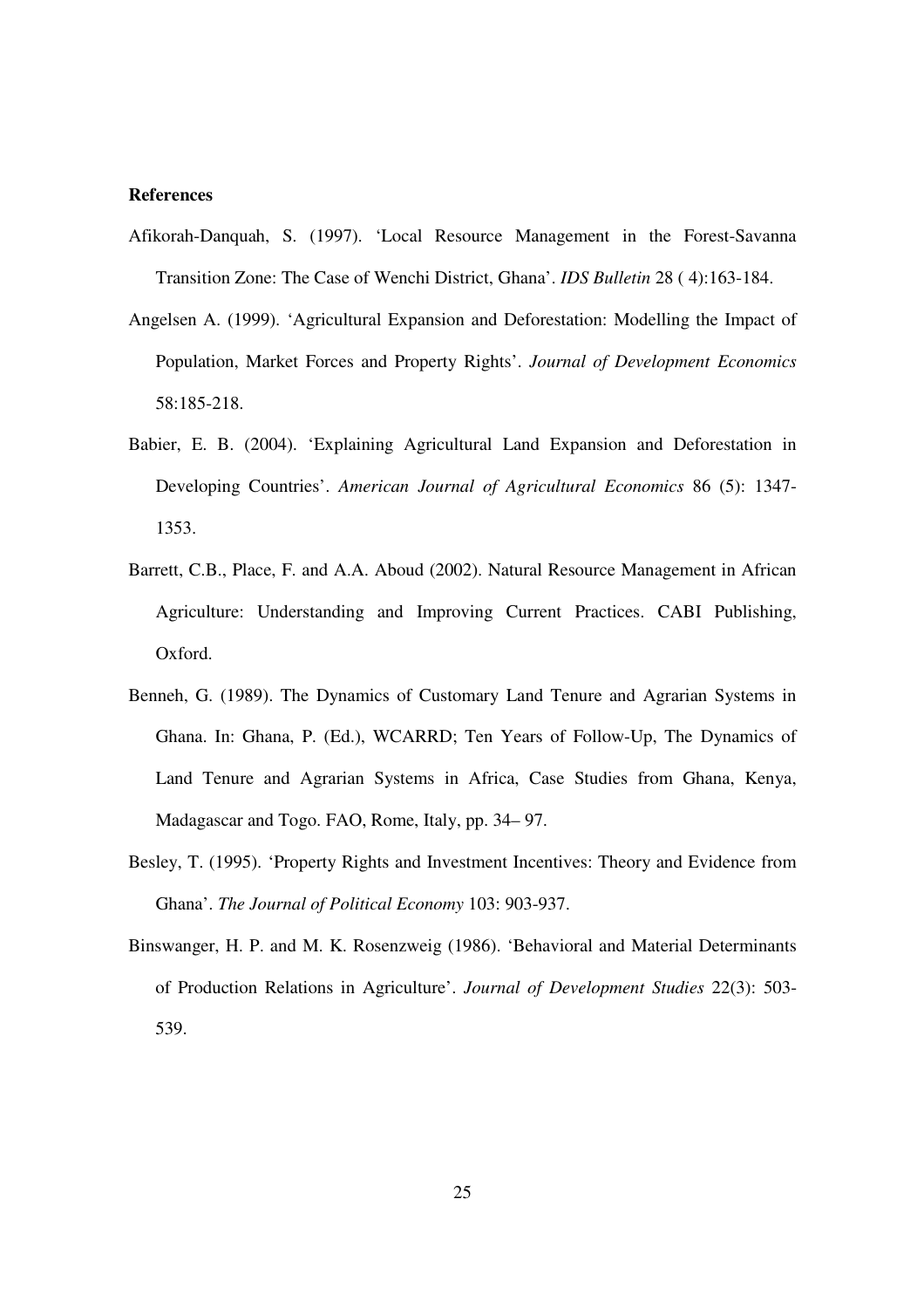- Blundell, R.W. and R.J. Smith (1989) Estimation in a Class of Simultaneous Equation Limited Dependent Variable Models. Review of Economic Studies 56: 37-57.
- Brasselle, A., Frederic, G. and P. Jean-Philippe (2002). 'Land Use Security and Investments Incentives: Puzzling Evidence from Burkina Faso'. *Journal of Development Economics* 67:373-418.
- Carter, M. R. and P. Olinto (2003). Getting Institutions Right for Whom? Credit Constraints and the Impact of Property Rights on the Quantity and Composition of Investment. *American Journal of Agricultural Economics* 85: 173-186.
- Davidson, R. and J.G. Mackinnon (1993). *Estimation and Inference in Econometrics*. New York: Oxford University Press.
- Deininger, K., Songqing, J., Berhanu, A., Samuel, G. and N. Berhanu (2003). Tenure Security and Land-Related Investment: Evidence from Ethiopia. The World Bank, Policy Research Working Paper Series: 2991.
- DeSimone, J. (2002). Illegal Drug Use and Employment. *Journal of Labor Economics* 20: 952-977.
- Dorner, P. (1972). Land Reform and Economic Development. Harmondsworth; Penguin Books.
- Ehui, S.K., Hertel, T.W. and P. V. Preckel (1990). 'Forest Resource Depletion, Soil Dynamics, and Agricultural Productivity in the Tropics'. *Journal of Environmental Economics and Management* 18 (3): 263-75.
- Feder, G. and D. Feeny (1991). Land Tenure and Property Rights: Theory and Implications for Development Policy. *World Bank Economic Review* 5: 135-153.

Gildea, R.Y. (1964). Culture and Land Tenure in Ghana. *Land Economics* 40: 102-104.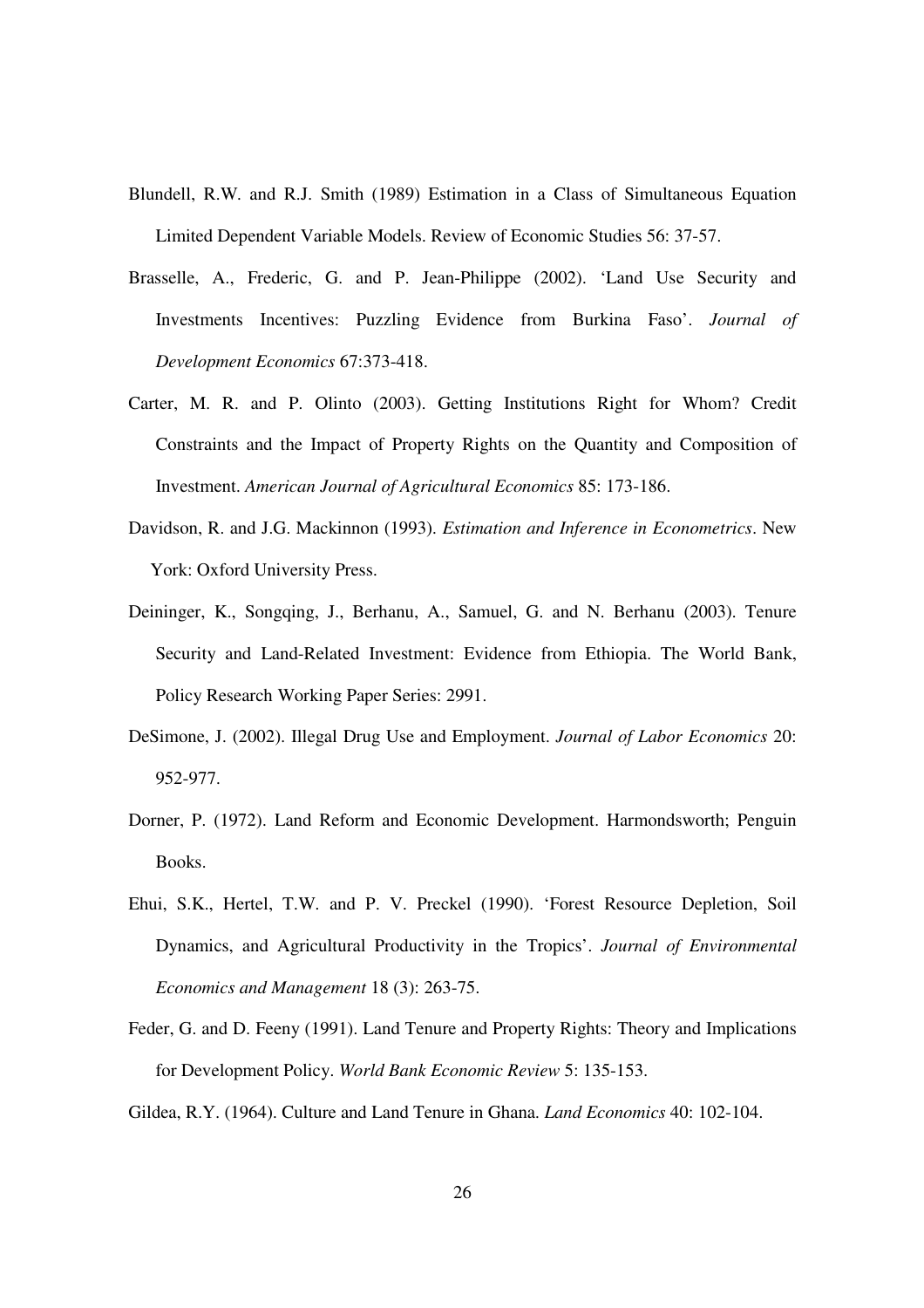- Goldstein, M. and C. Udry (2008). The Profits of Power: Land Rights and Agricultural Investment in Ghana. Economic Growth Center, Yale University.
- Greene, W.H. (2008). *Econometric Analysis*. 6<sup>th</sup> Edition. Upper Saddle River, NJ: Prentice Hall.
- Harrison, P. (1987). The Greening of Africa. London, Paladin Grafton Books.
- Hausman, J. (1978). Specification Tests in Econometrics. *Econometrica* 46: 1251-71.
- Huffman, W.E. (2001). "Human Capital: Education and Agriculture," *Handbook of Agricultural Economics*, Vol. 1B (2001):438-445.
- Lee, L. (1992). Amemiya's Generalized Least Squares and Tests of Overidentification in Simultaneous Equation Models with Qualitative or Limited Dependent Variables. *Econometric Reviews* 11: 319-328.
- Marenya, P.P. and C.B. Barrett (2007). Household-Level Determinants of Adoption of Improved Natural Resources Management Practices Among Smallholder Farmers in Western Kenya. *Food Policy* 32: 515-536.
- Migot-Adholla, S., Hazell, P., Blarel, B. and F. Place (1991). Indigenous Land Rights Systems in Sub-Saharan Africa: A Constraint on Productivity? *The World Bank Economic Review* 5(1):155-175.
- Migot-Adholla, S. E., Banneh, G., Place, F., and S. Atsu (1994). Land, Security of Tenure, and Productivity in Ghana. In: J. W. Bruce and S. E. Migot-Adholla (Eds.), Searching for Land Tenure Security in Africa. Dubuque, Kendall/Hunt Publishing Cy**:** 97-118.
- Noronha, R. (1985). A Review of Literature on Land Tenure Systems in Sub-Saharan Africa. Washington, D.C., World Bank, Agriculture and Rural Development Department.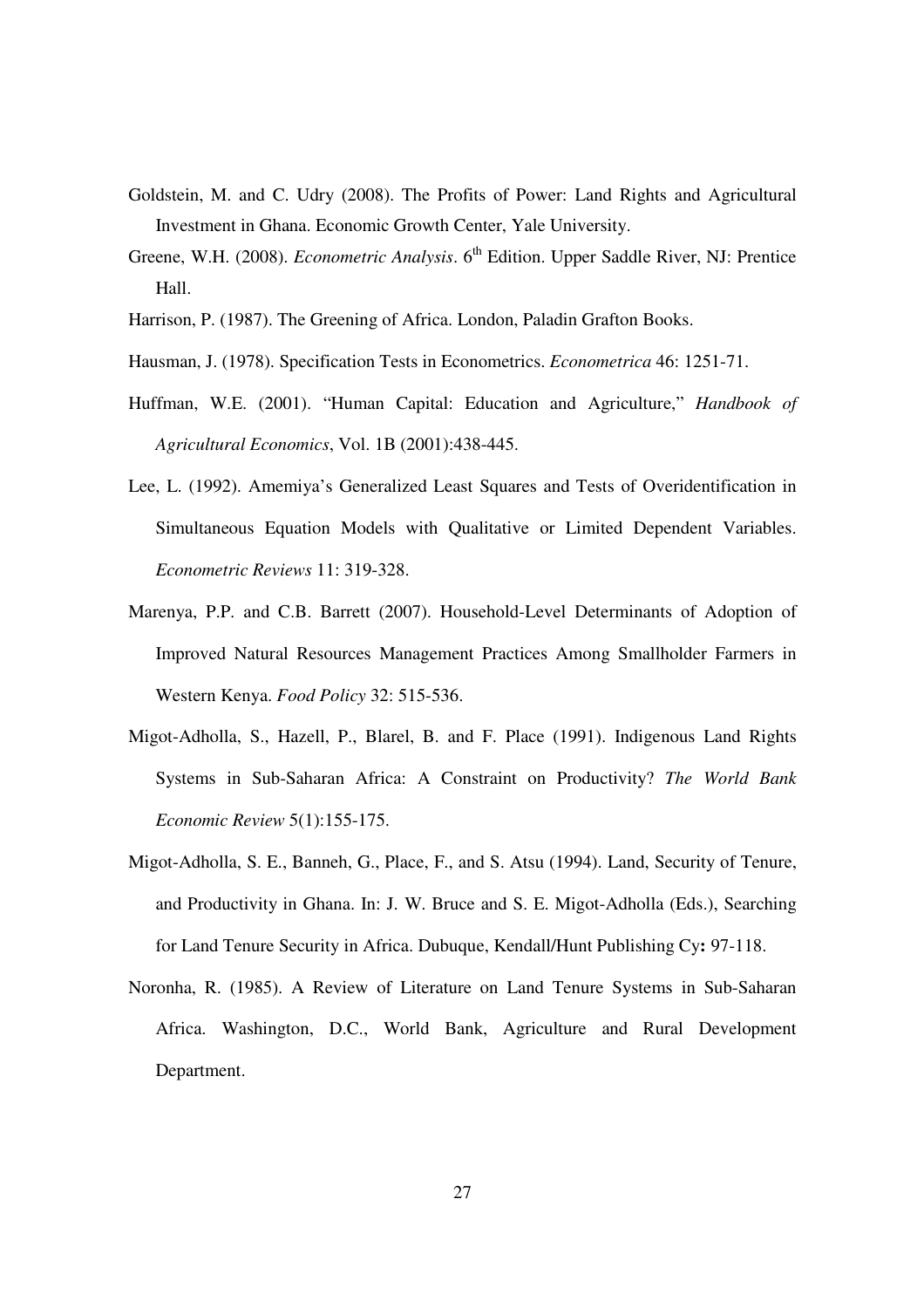- Pinkney, T. and P. Kimuyu (1994). Land Tenure Reforms in East Africa: Good, Bad or Unimportant? *Journal of African Economies* 3: 1-28.
- Place, F. and P. Hazell (1993). Productivity Effects of Indigenous Land Tenure Systems in Sub-Saharan Africa. *American Journal of Agricultural Economics* 75: 10-19.
- Place, F. and K. Otsuka (2002). Land Tenure Systems and Their Impacts on Agricultural Investments and Productivity in Uganda. *Journal of Development Studies* 38(6):105- 128.
- Quisumbing, A., Aidoo, J.B., Payongayong, E. and K. Otsuka (2001). Agroforestry Management in Ghana. In: Otsuka, K., Place, F. (Eds.), Land Tenure and Natural Resource Management: A Comparative Study of Agrarian Communities in Asia and Africa. John Hopkins University Press, Baltimore, Maryland, pp. 53– 96.
- Rivers, D. and Q.H. Vuong (1988). Limited Information Estimators and Exogeneity Tests for Simultaneous Probit Models. *Journal of Econometrics* 39(3): 347-366.
- Shaban, R. A. (1987). Testing between Competing Models of Sharecropping. *Journal of Political Economy* 95(5): 893-920.
- Wooldridge, J.M. (2002). Econometric Analysis of Cross Section and Panel Data. Cambridge, Massachusetts: MIT Press.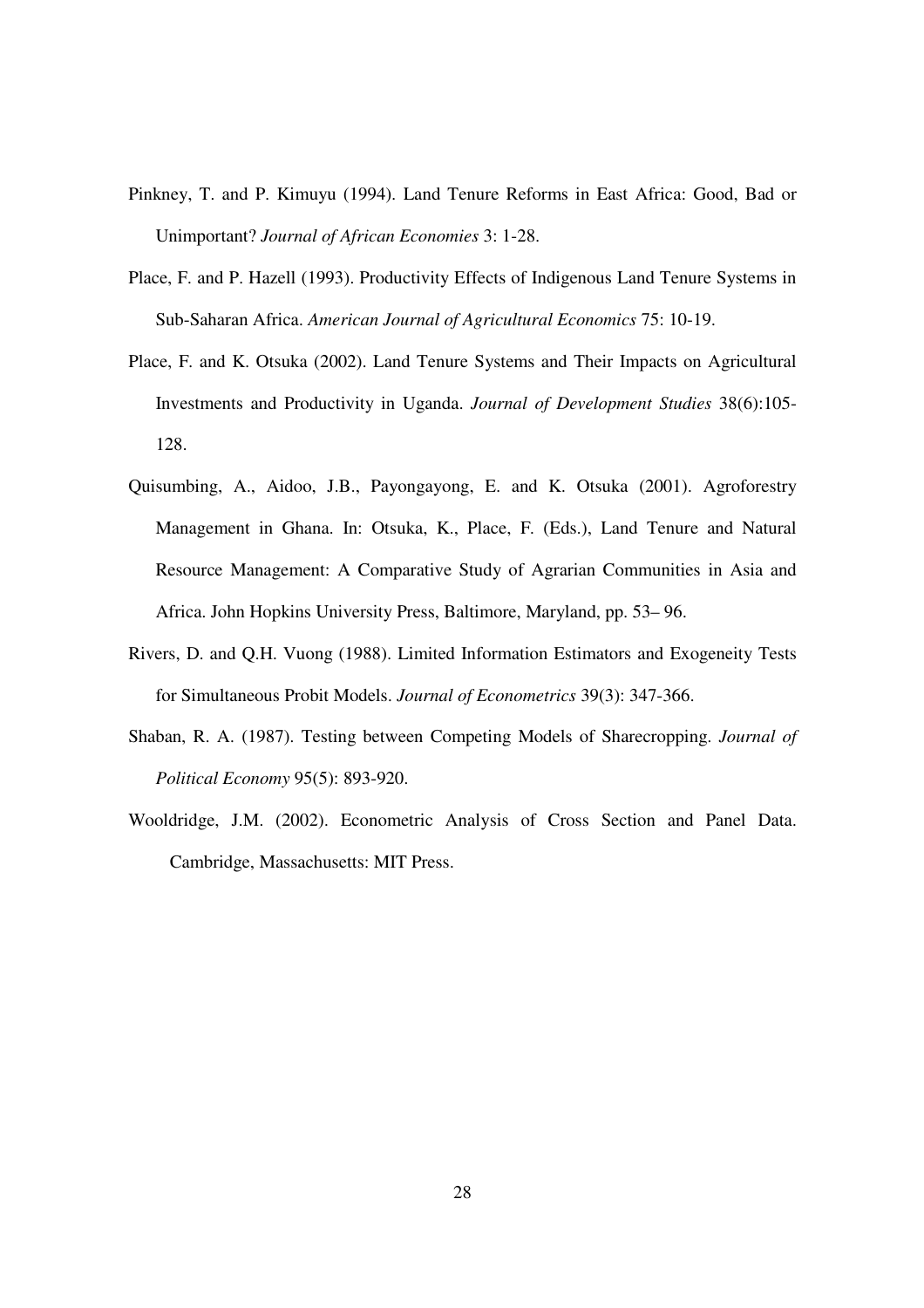

Fig. 1. The optimal amount of mineral fertilizer.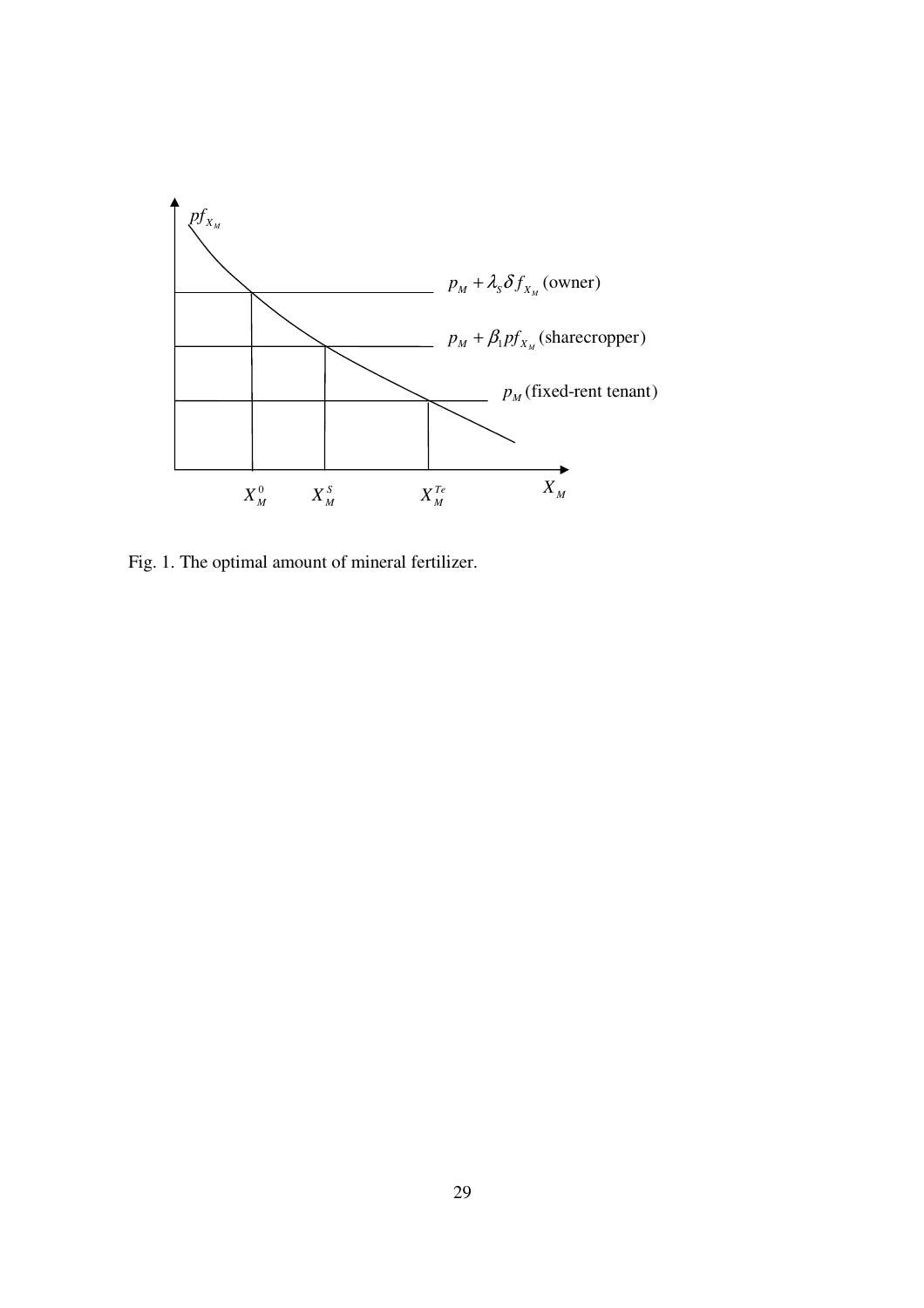

Fig. 2. The optimal amount of organic fertilizer.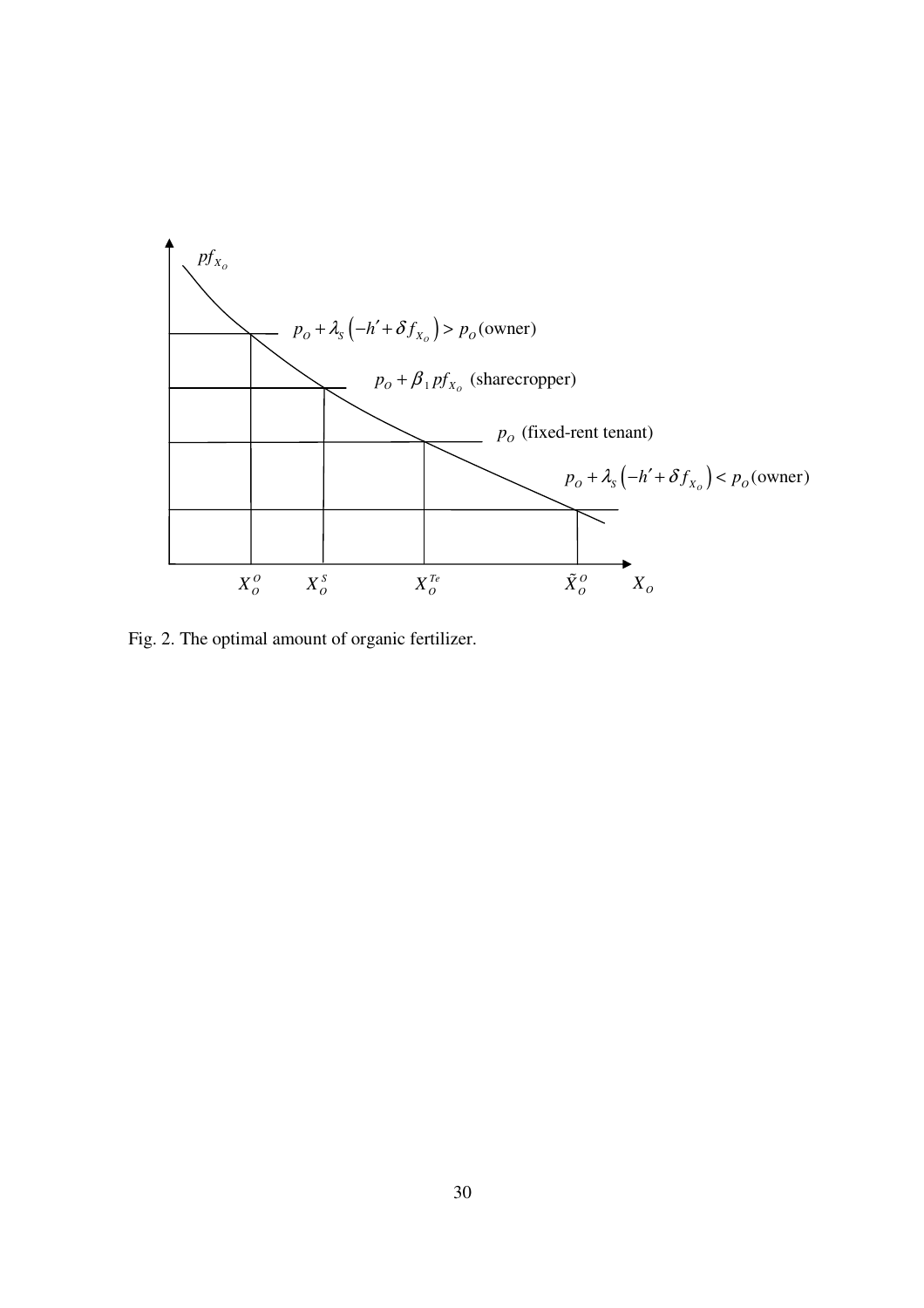

Fig. 3. The optimal "number of trees" in the presence of agricultural production.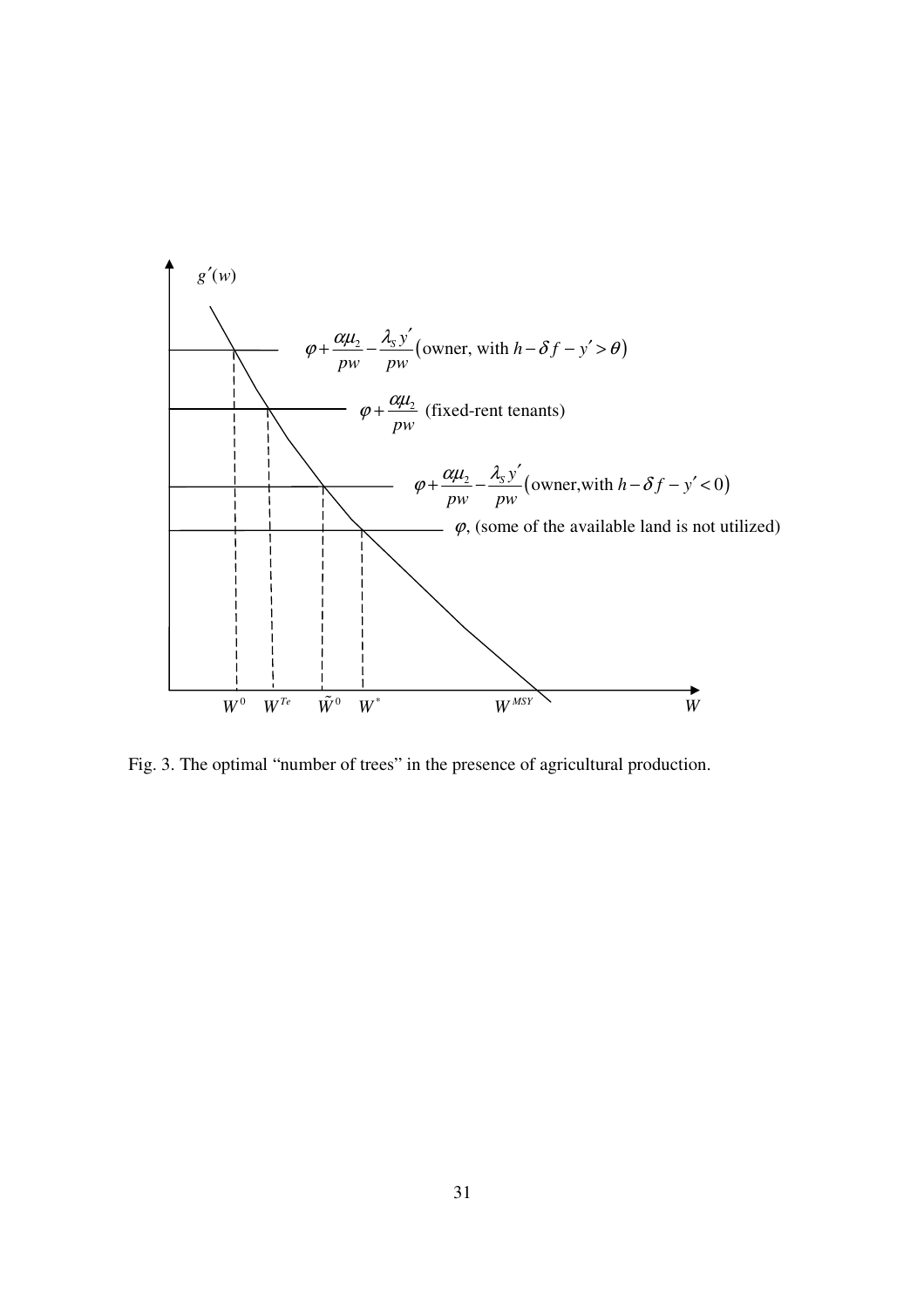| Table 1                                                           |
|-------------------------------------------------------------------|
| Descriptive statistics of variables used in the regression models |

| Variable                  | Definition of variables                                 | Mean  | S.d   |  |  |
|---------------------------|---------------------------------------------------------|-------|-------|--|--|
|                           | Dependent variables                                     |       |       |  |  |
| <b>TREES</b>              | 1 if farmer plants trees                                | 0.43  | 0.50  |  |  |
| <b>FERT</b>               | 1 if farmer applies fertilizer                          | 0.42  | 0.49  |  |  |
| <b>MULCH</b>              | 1 if farmer applies mulch                               | 0.35  | 0.48  |  |  |
| <b>MANURE</b>             | 1 if farmer applies organic manure                      | 0.14  | 0.34  |  |  |
| <b>YIELD</b>              | Output per acre ( $\phi$ x 10 <sup>-6</sup> )           | 0.48  | 0.25  |  |  |
| Tenure variables          |                                                         |       |       |  |  |
| <b>OWNER</b>              | 1 if land is under own-operated with rights             | 0.36  | 0.48  |  |  |
| <b>FIXRENT</b>            | 1 if land is under fixed-rent contract                  | 0.28  | 0.45  |  |  |
|                           | SHARECROP 1 if land is under sharecropping contract     | 0.17  | 0.38  |  |  |
| <b>OTHER</b>              | 1 if land is under owner without rights                 | 0.19  | 0.26  |  |  |
| Household characteristics |                                                         |       |       |  |  |
| AGE                       | Age of farmer (years)                                   | 49.98 | 13.67 |  |  |
| <b>EDUCN</b>              | Years of formal education of farmer                     | 3.76  | 4.88  |  |  |
| LIVEST $^{\dagger}$       | Value of livestock wealth ( $\phi$ x 10 <sup>-6</sup> ) | 11.20 | 26.11 |  |  |
| <b>SEX</b>                | If farmer is a male                                     | 1.05  | 0.22  |  |  |
| <b>IMPLTS</b>             | Number of implements owned by farmer                    | 13.47 | 8.78  |  |  |
| <b>EXTEN</b>              | If farmer received extension visit                      | 0.38  | 0.49  |  |  |
| <b>CREDIT</b>             | If farmer has access to credit                          | 0.64  | 0.48  |  |  |
| Plot characteristics      |                                                         |       |       |  |  |
| <b>PLTDIST</b>            | Distance of plot from home (km)                         | 2.33  | 1.91  |  |  |
| <b>FSIZE</b>              | Farm size (acres)                                       | 2.94  | 2.03  |  |  |
| <b>PLOTFERT</b>           | 1 if plot is on fertile land                            | 0.14  | 0.35  |  |  |
| Crops                     |                                                         |       |       |  |  |
| <b>PLANTAIN</b>           | If farmer cultivates plantain on plot                   | 0.09  | 0.29  |  |  |
| CASSAVA                   | If farmer cultivates cassava on plot                    | 0.06  | 0.24  |  |  |
| <b>VBEANS</b>             | If farmer cultivates beans on plot                      | 0.46  | 0.49  |  |  |
| <b>LEGUME</b>             | If farmer cultivates beans and groundnuts               | 0.41  | 0.49  |  |  |
| Location dummies          |                                                         |       |       |  |  |
| <b>TWIMEA</b>             | 1 if farmer resides at Twimea-Nkwanta                   | 0.22  | 0.41  |  |  |
|                           | AWOROPAT 1 if farmer resides at Aworopata               | 0.13  | 0.34  |  |  |
| <b>WORASO</b>             | 1 if farmer resides at Woraso                           | 0.18  | 0.38  |  |  |
| <b>AYEREDE</b>            | 1 if farmer resides at Ayerede                          | 0.27  | 0.44  |  |  |
| <b>DROMA</b>              | 1 if farmer resides at Dromankese                       | 0.08  | 0.28  |  |  |

*Note*: The dependent variable is a discrete choice variable =1 if investment is undertaken on a plot and 0 otherwise. Exchange rate: US \$1=¢8500 in 2003. ¢=Ghanaian Cedis.

<sup>†</sup>Represents estimated variables in the regression models.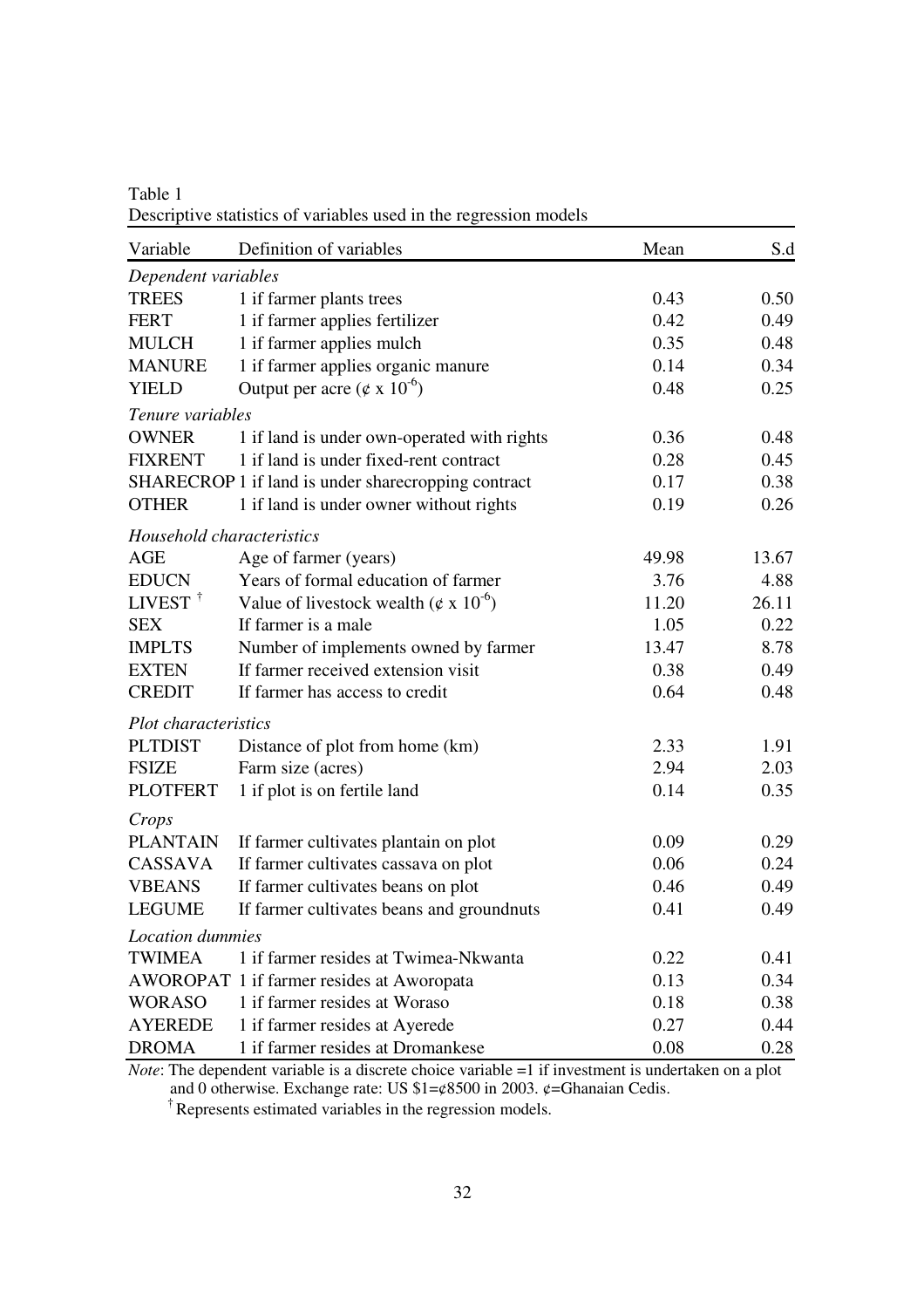| <b>VARIABLE</b>  | <b>TREES</b> | <b>MULCH</b> | <b>FERTILIZER</b> | <b>MANURE</b> |
|------------------|--------------|--------------|-------------------|---------------|
| <b>CONSTANT</b>  | $-2.6968***$ | $-1.2350*$   | $-1.2849***$      | $-1.371*$     |
|                  | $(-4.28)$    | $(-1.65)$    | $(-2.44)$         | $(-1.85)$     |
| <b>OWNER</b>     | $0.7954***$  | $0.7135***$  | $0.1271**$        | $0.2792**$    |
|                  | (4.26)       | (2.89)       | (2.06)            | (2.33)        |
| <b>SHARECROP</b> | 0.2725       | 0.1325       | 0.0579            | $0.1291*$     |
|                  | (1.32)       | (1.087)      | (0.92)            | (1.78)        |
| <b>FIXRENT</b>   | $-2.374***$  | $-0.4505***$ | $0.2884**$        | $-0.3761*$    |
|                  | $(-10.36)$   | $(-2.36)$    | (2.31)            | $(-1.71)$     |
| <b>PLTDIST</b>   | $-0.0585*$   | $0.0103*$    | $-0.0053$         | $-0.0551$     |
|                  | $(-1.89)$    | (1.76)       | $(-0.15)$         | $(-1.06)$     |
| <b>FSIZE</b>     | $0.031**$    | $-0.0219$    | $0.1067***$       | $-0.1188**$   |
|                  | (2.17)       | $(-0.58)$    | (2.69)            | $(-2.10)$     |
| <b>PLOTFERT</b>  | 0.09         | 0.7866***    | $-0.1586$         | 0.8984 ***    |
|                  | (0.34)       | (3.15)       | $(-0.74)$         | (2.80)        |
| <b>SEX</b>       | $-0.4876$    | $-0.9764**$  | 0.3264            | $-0.311$      |
|                  | $(-1.46)$    | $(-2.10)$    | (1.04)            | $(-0.64)$     |
| <b>AGE</b>       | $-0.0502***$ | 0.0086       | 0.0052            | 0.0166        |
|                  | $(-4.53)$    | (0.86)       | (0.56)            | (1.34)        |
| <b>EDUCN</b>     | $0.0957***$  | $0.0529***$  | $0.0277*$         | $0.0056*$     |
|                  | (4.55)       | (2.73)       | (1.84)            | (1.88)        |
| <b>HHSIZE</b>    | 0.0171       | $-0.0276$    | $-0.0252$         | 0.0199        |
|                  | (0.64)       | $(-1.20)$    | $(-1.12)$         | (0.75)        |
| <b>LIVEST</b>    | $-0.0058$    | $-0.0021$    | $0.0048*$         | $0.0118***$   |
|                  | $(-1.11)$    | $(-0.03)$    | (1.79)            | (2.62)        |
| <b>IMPLTS</b>    | $0.5119***$  | 0.0177       | $0.565*$          | 0.3182        |
|                  | (3.89)       | (0.16)       | (1.81)            | (1.56)        |
| <b>TWIMEA</b>    | $-0.2047$    | $0.2247***$  | 0.1468            | 0.7554        |
|                  | $(-0.62)$    | (4.94)       | (0.55)            | (2.37)        |
| <b>WORASO</b>    | $0.5229*$    | 0.238        | 0.3725            | $-0.5085$     |
|                  | (1.65)       | (0.49)       | (1.48)            | $(-0.16)$     |
| <b>AWOROPAT</b>  | 0.265        | $0.5863***$  | $0.5108*$         | $-0.0421$     |
|                  | (0.81)       | (3.46)       | (1.89)            | $(-0.12)$     |
| <b>AYEREDE</b>   | 0.219        | $0.2283***$  | 0.9834 ***        | 0.0971        |
|                  | (0.69)       | (5.13)       | (3.98)            | (0.31)        |
| <b>DROMA</b>     | $-0.0824$    | $0.1037**$   | 0.0892            | $-0.3091$     |
|                  | $(-0.21)$    | (2.08)       | (1.5)             | $(-1.07)$     |
| <b>RESOWNER</b>  | $0.173**$    | $0.0132***$  | $0.057*$          | $0.0931**$    |

Table 2 Multivariate Probit Regression of Investment in Land Improvement Measures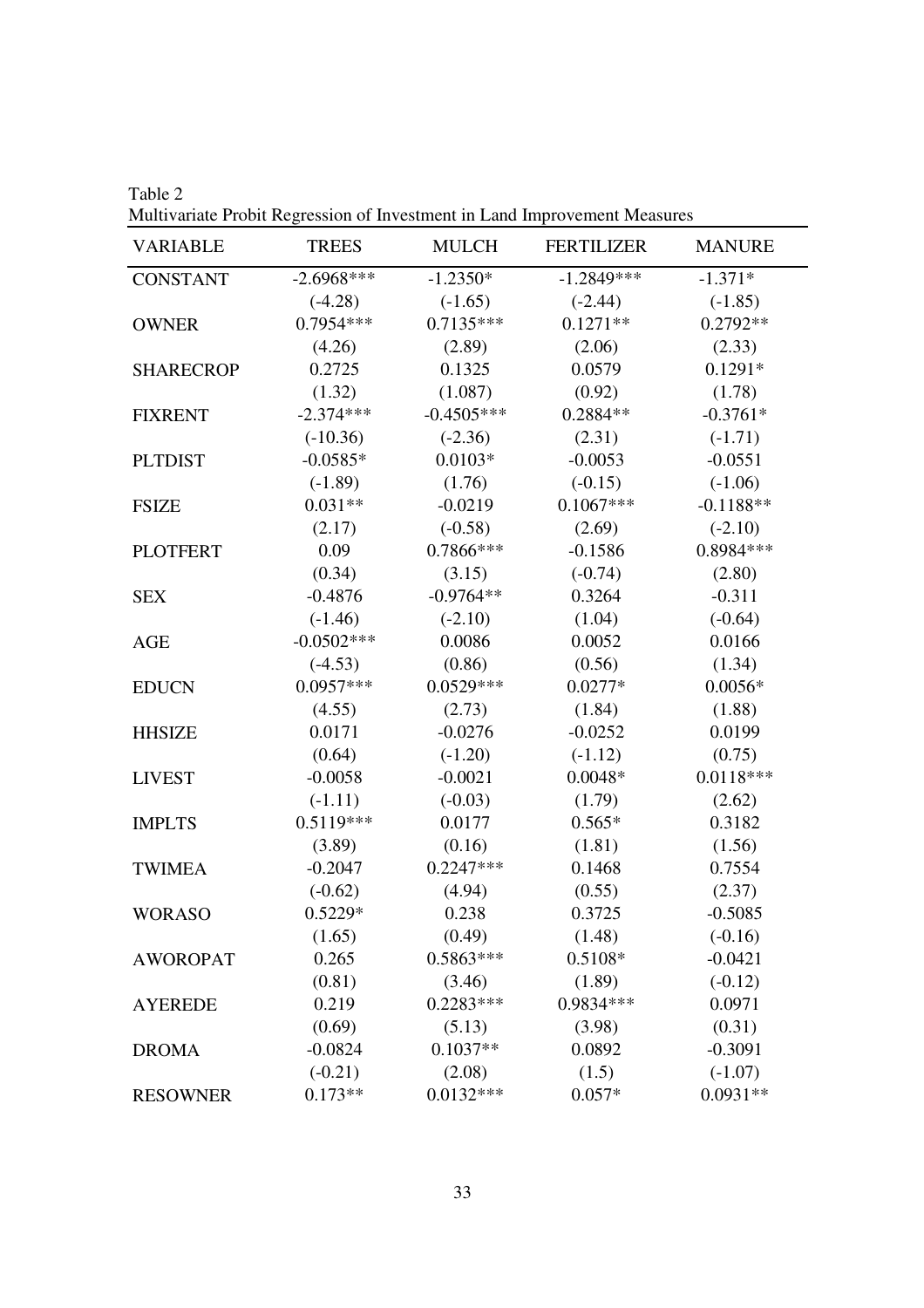|                                   | (2.28)     | (2.87)     | (1.93)     | (2.36)      |
|-----------------------------------|------------|------------|------------|-------------|
| <b>RESFIXED</b>                   | $0.0335**$ | $0.0147**$ | $0.0248**$ | $0.0412***$ |
|                                   | (2.06)     | (2.19)     | (2.32)     | (3.09)      |
| <b>RESSHARE</b>                   | $0.132**$  | $0.0872**$ | $0.0615**$ | $0.1173**$  |
|                                   | (2.31)     | (2.08)     | (2.42)     | (2.16)      |
| Overidentification                |            |            |            |             |
| $\chi^2$ -statistic               | 0.72       | 0.47       | 0.58       | 0.63        |
| $(p-value)$                       | (0.49)     | (0.36)     | (0.41)     | (0.44)      |
| Cross-equation correlations       |            |            |            |             |
| $\rho_{\scriptscriptstyle TF}$    |            | $0.216**$  |            |             |
| $\rho_{\scriptscriptstyle FM}^{}$ |            | $0.234***$ |            |             |
| $\rho_{_{TM}}$                    |            | $0.307***$ |            |             |
| $\rho_{_{TO}}$                    |            | $0.419***$ |            |             |
| $\rho_{\scriptscriptstyle FO}$    |            | $0.208***$ |            |             |
| $\rho_{_{MO}}$                    |            | $0.332***$ |            |             |
| Mc Fadden $R^2$                   |            | 0.249      |            |             |

Note: Absolute *t*-values in parentheses. RESOWNER, RESFIXED and RESSHARE denote the residuals from the first stage regressions for owner cultivation, fixed-rent and sharecropping contracts respectively.

\*\*\*Denotes significant at 1%, \*\* denotes significant at 5%, \* denotes significant at 10%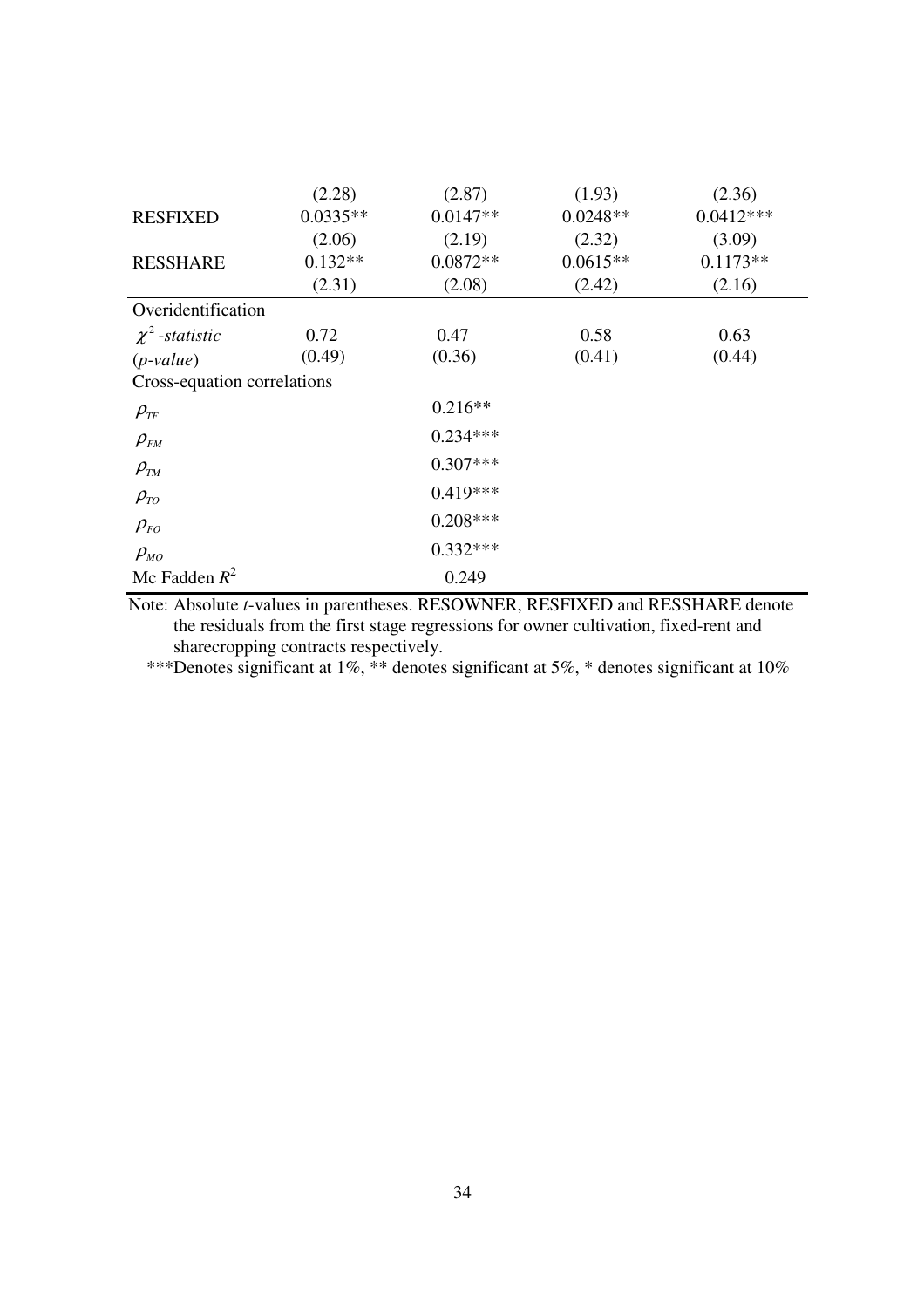| Table 3                                                                       |  |
|-------------------------------------------------------------------------------|--|
| OLS Regression Results Showing the Determinants of Productivity at Plot Level |  |

| <b>VARIABLE</b>           | <b>COEFFICIENT</b> | t-VALUE |
|---------------------------|--------------------|---------|
| <b>CONSTANT</b>           | 1.1709***          | 4.89    |
| <b>OWNER</b>              | $0.5068**$         | 2.55    |
| <b>FIXRENT</b>            | 0.4221             | 1.26    |
| <b>SHARECROP</b>          | $-0.0069$          | $-1.04$ |
| <b>PLTDIST</b>            | $0.0511*$          | 2.24    |
| <b>FSIZE</b>              | $-0.2619$          | $-1.23$ |
| <b>PLOTFERT</b>           | $0.0790*$          | 1.86    |
| <b>EXTEN</b>              | $0.3270***$        | 2.71    |
| <b>PLANTAIN</b>           | $0.1949**$         | 2.15    |
| <b>CASSAVA</b>            | $0.4972***$        | 2.49    |
| <b>VBEANS</b>             | $0.4176***$        | 3.08    |
| <b>LIVEST</b>             | 0.0256             | 0.3     |
| <b>HHSIZE</b>             | $0.0194*$          | 1.81    |
| <b>AGE</b>                | $-0.0103*$         | $-1.69$ |
| PCREDIT <sup>a</sup>      | $0.8652**$         | 2.19    |
| <b>TWIMEA</b>             | $-1.0349***$       | $-5.51$ |
| <b>WORASO</b>             | $-0.1760$          | $-0.98$ |
| <b>AWOROPAT</b>           | $-0.2869$          | $-1.39$ |
| <b>AYEREDE</b>            | $-0.1461$          | $-0.82$ |
| <b>DROMA</b>              | $-0.0331$          | $-0.15$ |
| Adjusted $R^2$            | 0.259              |         |
| $\chi^2$ -statistic for   | 0.382              |         |
| Overidentification        | (0.49)             |         |
| $(p$ -value)<br>Number of | 560                |         |
| observations              |                    |         |

Note:<sup>a</sup> Predicted values of credit used in the estimation. Overidentification test statistic for instruments given in the table.

 \*\*\* Denotes significant at 1%, \*\* denotes significant at 5%,\* denotes significant at 10%.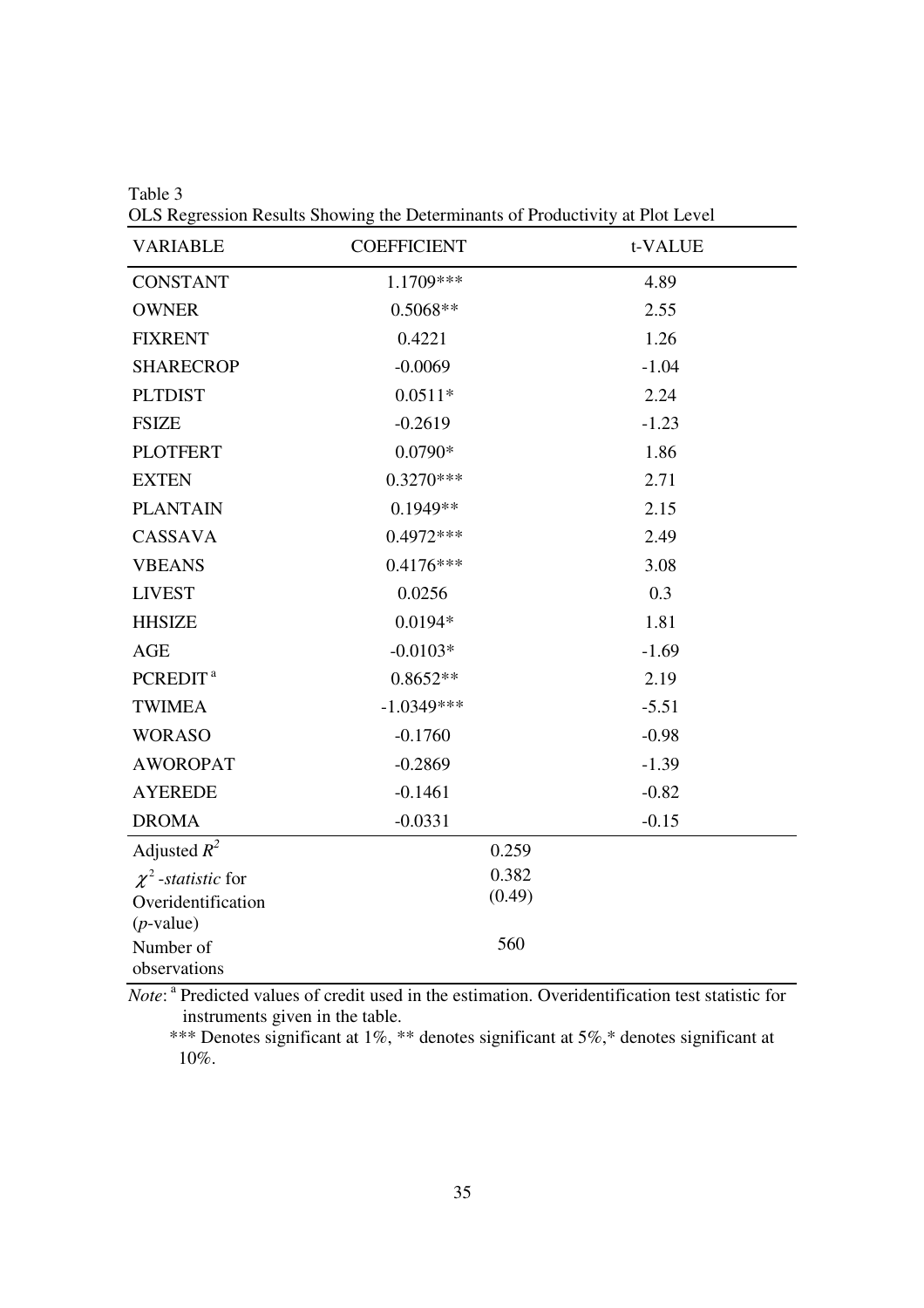| <b>VARIABLE</b>        | <b>COEFFICIENT</b> | t-VALUE |
|------------------------|--------------------|---------|
| <b>CONSTANT</b>        | 0.73937***         | 6.45    |
| <b>OWNER</b>           | $0.01876**$        | 2.27    |
| <b>FIXRENT</b>         | $-0.00263$         | $-0.04$ |
| <b>SHARECROP</b>       | $-0.00449$         | $-1.04$ |
| <b>FSIZE</b>           | 0.00075            | 1.40    |
| <b>PLTDIST</b>         | $-0.20254$         | $-1.53$ |
| <b>PLOTFERT</b>        | 0.00092            | 0.06    |
| <b>HHSIZE</b>          | $0.01655**$        | 2.32    |
| <b>EDUCN</b>           | $0.02423***$       | 4.86    |
| <b>AGE</b>             | $-0.00159$         | $-0.90$ |
| <b>SEX</b>             | 0.03017            | 1.42    |
| <b>ETHNIC</b>          | $0.01075**$        | 2.57    |
| <b>EXTEN</b>           | 0.05412            | 1.13    |
| <b>LEGUME</b>          | $-0.04979$         | $-1.16$ |
| <b>TWIMEA</b>          | $-0.22047***$      | $-2.79$ |
| <b>WORASO</b>          | $-0.14682**$       | $-2.02$ |
| <b>AWOROPAT</b>        | $0.20183***$       | 2.36    |
| <b>AYEREDE</b>         | 0.02705            | 0.37    |
| <b>DROMA</b>           | $-0.12735$         | $-1.37$ |
| Log-likelihood ratio   | 126.05             |         |
| Pseudo $R^2$           | 0.386              |         |
| Number of observations | 560                |         |

**Appendix A. Probit Estimates of Determinants of Access to Credit** 

*Note*: \*\*\* Denotes significant at 1%, \*\* denotes significant at 5%, \* denotes significant at 10%.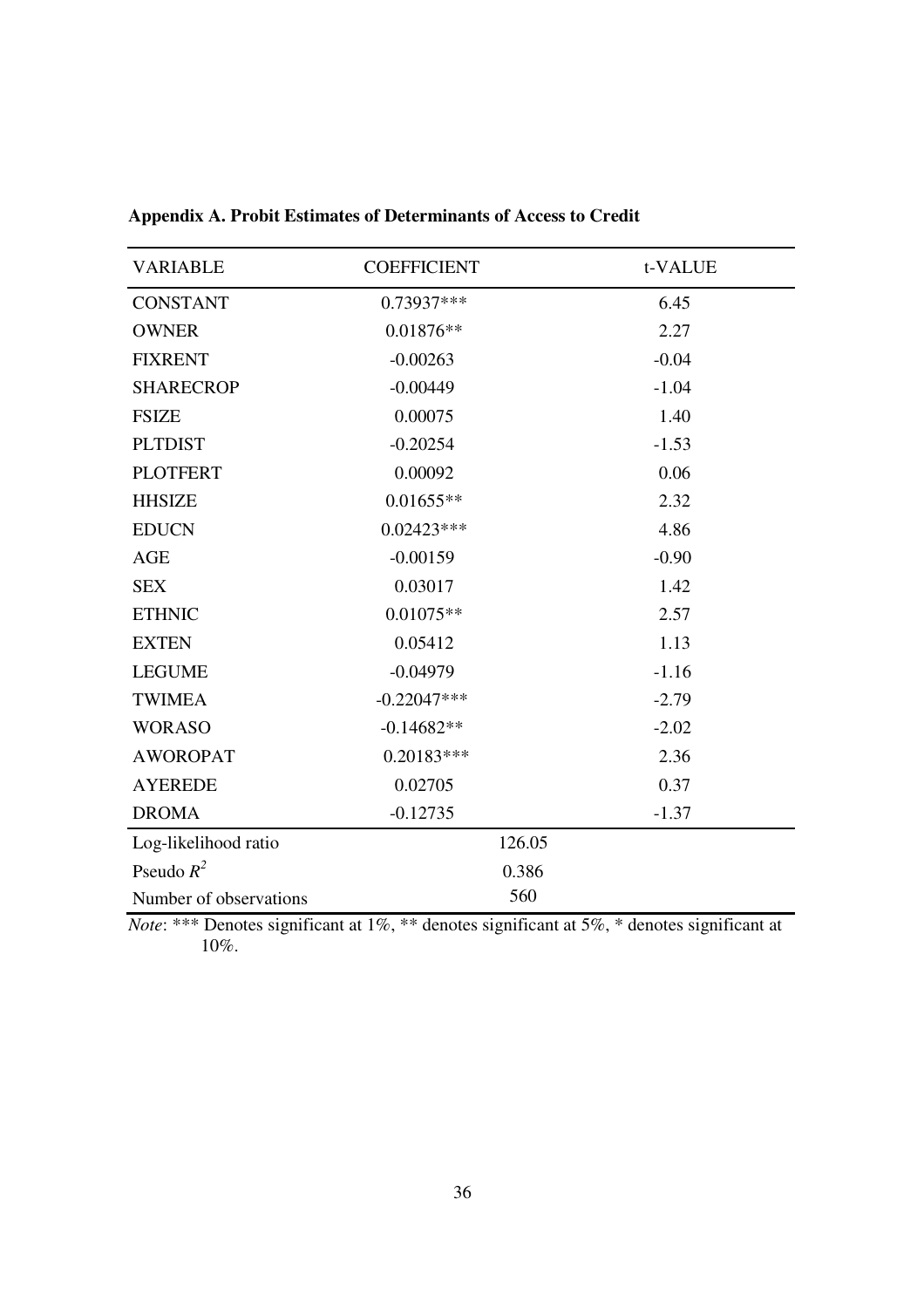### **Notes**

l

<sup>1</sup> They have argued that farmers without secured rights engage in slash and burn practices to save time and cash, cut many trees with the view that land tends to be less productive under shady conditions, and also stump to make way for construction of mounds and ridges.

 $2^2$  Since the time perspective of owner-operated is independent of type of property right, we simply use the term owner in the theoretical section of the article to refer to both types of owners.

 $3$  Inherent to sharecropping is the question of sharing the risk between the landlord and the farmer. However, as we concentrate on the issue of different tenure regimes we use expected values and do not analyze the variation in crop yields.

<sup>4</sup> Since the cross derivatives of *f* are zero or constant we can graph  $pf_{x_M}$  independently from the tenure regime although the values of the argument of *f* vary with the tenure regime.

 $<sup>5</sup>$  As pointed out by Greene (2008), the magnitude of the variance of the disturbance term</sup> cannot be identified for each probit equation, as such the variance has normally been assumed as 1.

<sup>6</sup> For example, Marenya and Barrett (2007) employed single probit models for the investment options in their study on Western Kenya.

 $<sup>7</sup>$  The non-linearity of the probit model will result in estimates of standard errors that are</sup> downward-biased and coefficients that are not normally distributed (Wooldridge, 2002).

<sup>8</sup> Rivers and Vuong (1988) point out that the usual probit standard errors and test statistics are not strictly valid if the null hypothesis of exogeneity of the variable is rejected. In such a case, they suggest the use of an M-estimator to derive the asymptotic variance of the twostep estimator.

<sup>9</sup> The exogeneity test is similar to a Hausman (1978) test for exogeneity in that the parameter  $\delta_h$  is an estimate of the difference between the parameter  $\gamma_h$  and the

37